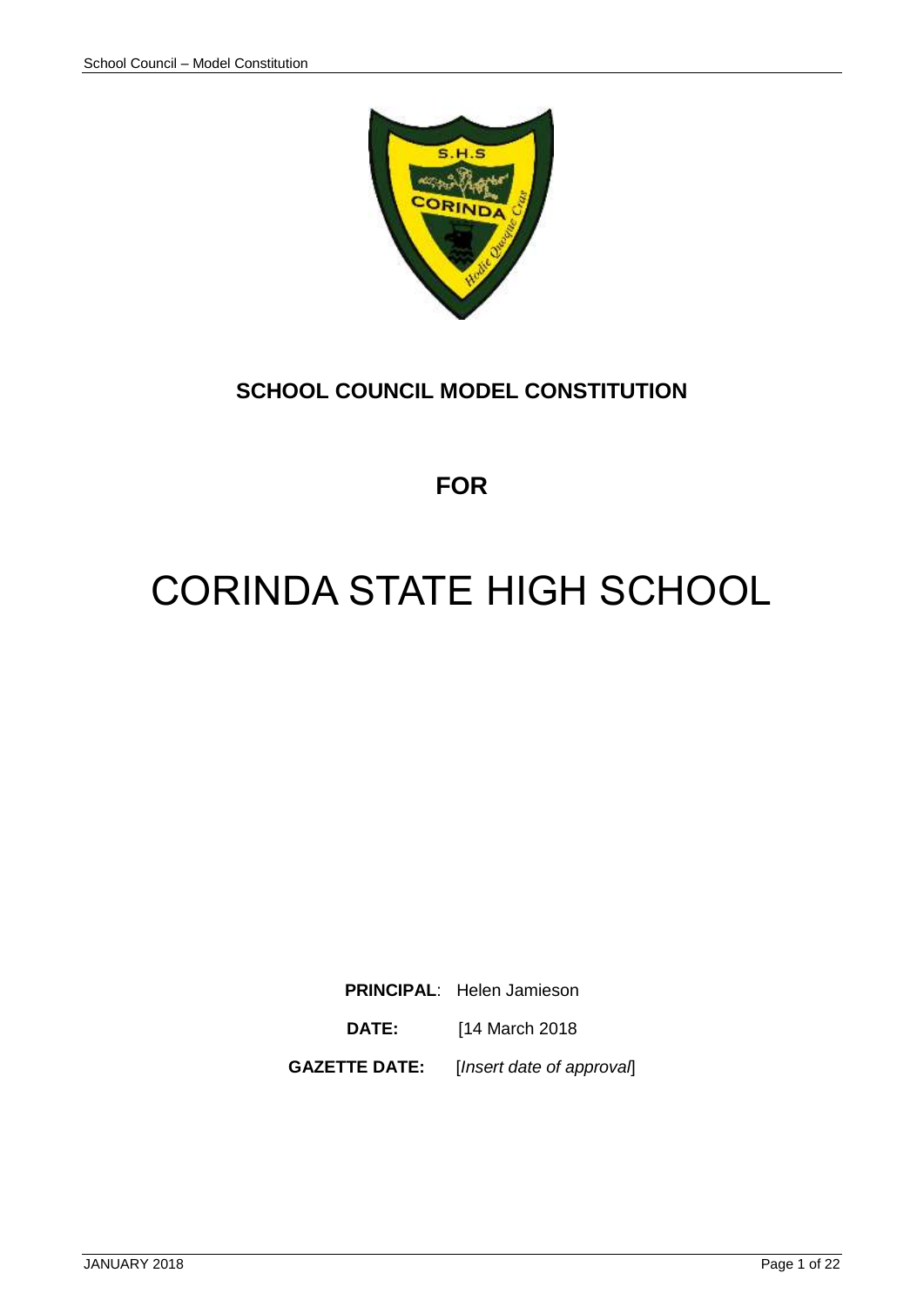# **Table of contents**

| 1              |                                                                                                  |  |
|----------------|--------------------------------------------------------------------------------------------------|--|
| $\overline{2}$ |                                                                                                  |  |
|                |                                                                                                  |  |
| 3              |                                                                                                  |  |
|                |                                                                                                  |  |
| 4              | Members of the school council [Optional: delete either (e) or (f) if not applicable]___________5 |  |
| 5              |                                                                                                  |  |
| 6              |                                                                                                  |  |
| $\overline{7}$ |                                                                                                  |  |
| 8              | Elected student members – [Optional: this section can be deleted if primary school] ______ 6     |  |
| 9              |                                                                                                  |  |
| 10             |                                                                                                  |  |
| 11             | Coopted student member – [Optional: this section can be deleted if secondary school] ____ 7      |  |
| 12             |                                                                                                  |  |
| 13             |                                                                                                  |  |
| 14             |                                                                                                  |  |
| 15             | Secretary [Optional: this item can be amended or removed if applicable] _________________8       |  |
| 16             |                                                                                                  |  |
| 17             |                                                                                                  |  |
| 18             |                                                                                                  |  |
| 19             |                                                                                                  |  |
| 20             |                                                                                                  |  |
| 21             |                                                                                                  |  |
| 22             |                                                                                                  |  |
| 23             |                                                                                                  |  |
| 24             |                                                                                                  |  |
|                |                                                                                                  |  |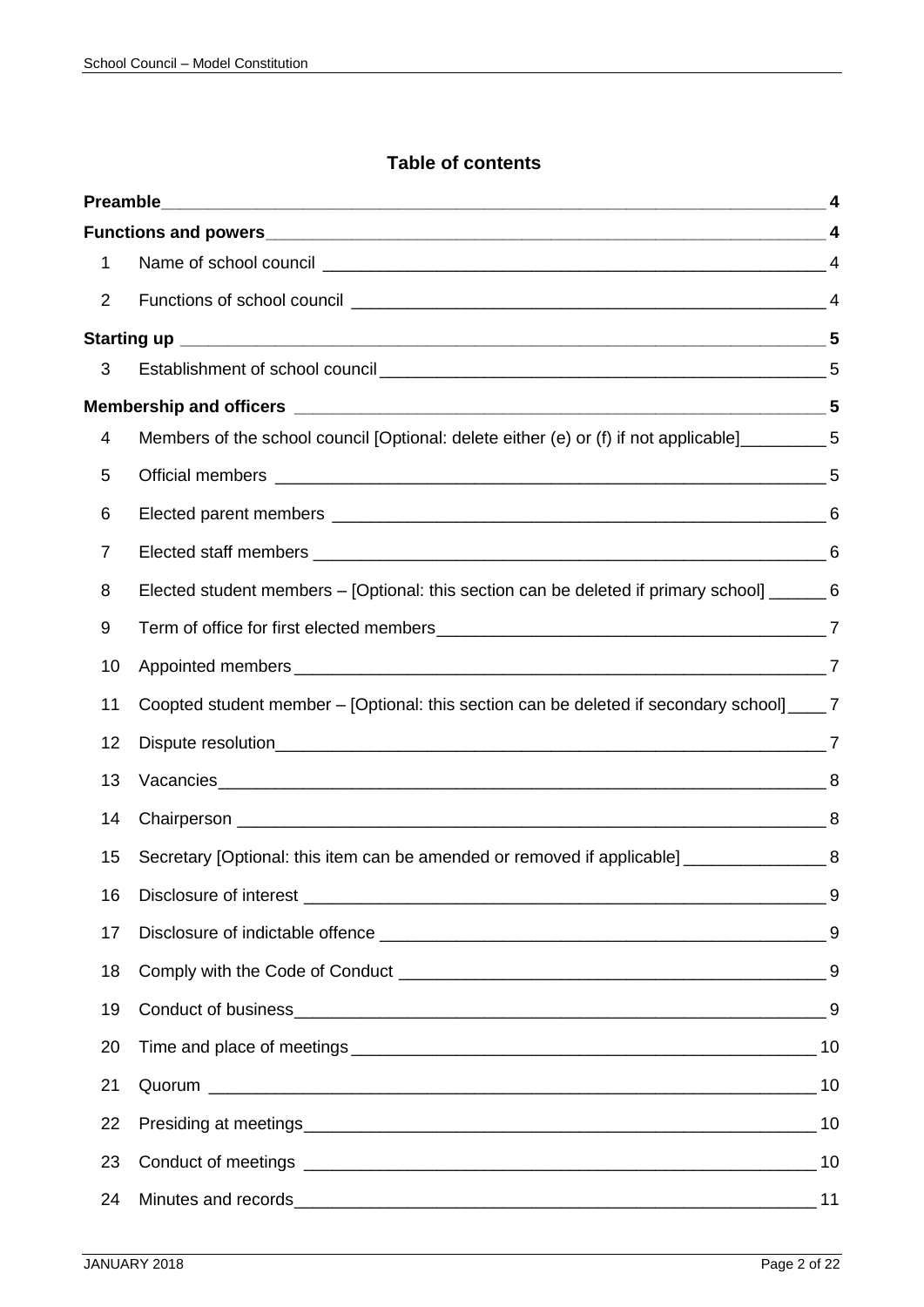|  | SCHEDULE 3: School Council Positions Voting Procedures __________________________ 17 |    |  |  |  |  |  |
|--|--------------------------------------------------------------------------------------|----|--|--|--|--|--|
|  | SCHEDULE 4: Nomination Form for Election or Appointment _________________________ 20 |    |  |  |  |  |  |
|  |                                                                                      |    |  |  |  |  |  |
|  |                                                                                      | 22 |  |  |  |  |  |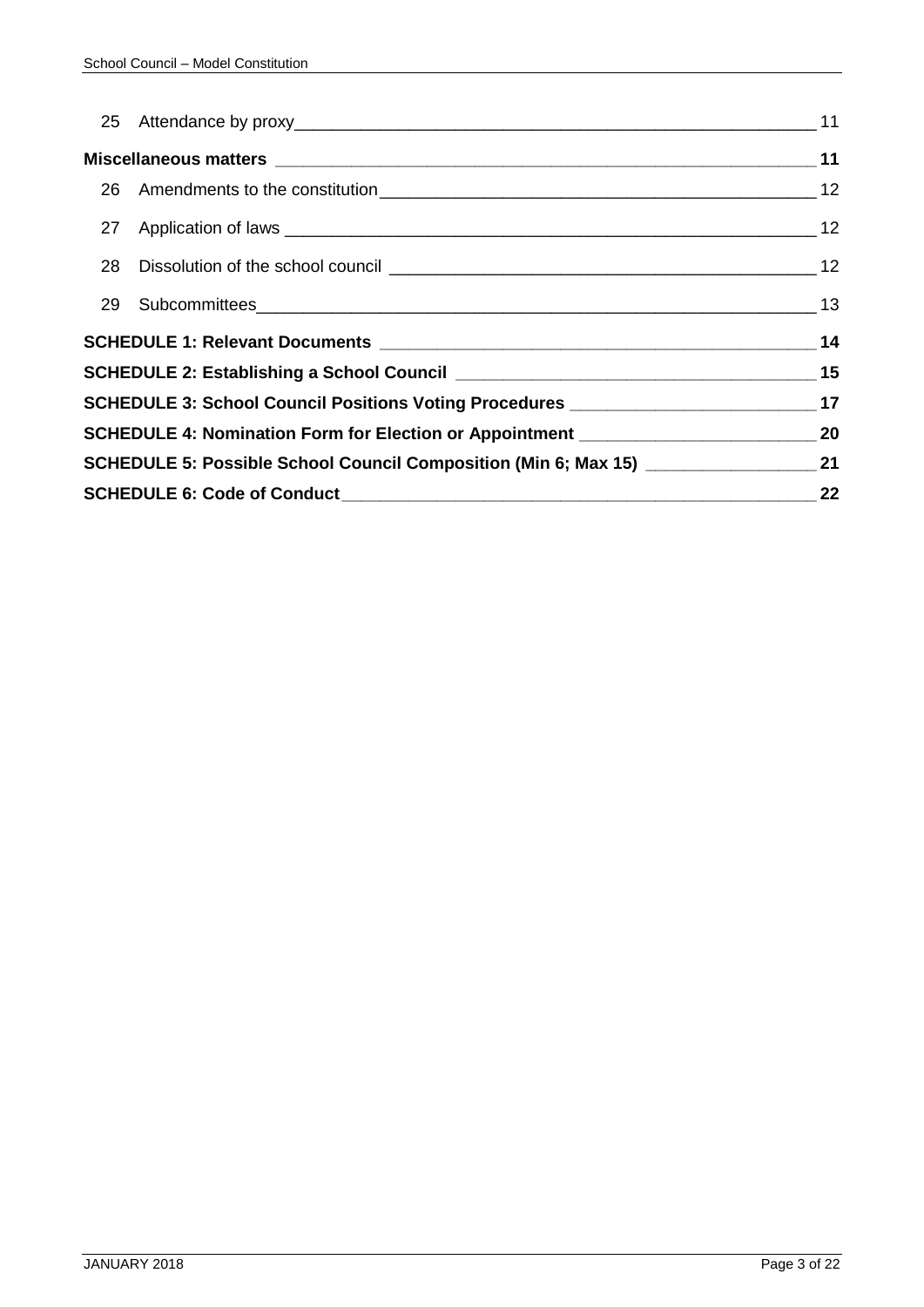#### <span id="page-3-0"></span>**Preamble**

The *Education (General Provisions) Act 2006 (Qld)* (the "Act") provides for the establishment and operation of school councils for state schools with the object of improving student learning outcomes.

The Act states that school councils must have a constitution. The Chief Executive has prepared this model constitution, including elements required under the Act, as well as additional matters.

The Chief Executive or delegate authorised under the *Delegation of Director-General's Powers under Education (General Provisions) Act 2006* may establish a school council for a state school by notice in the gazette.

<span id="page-3-4"></span>A school council may prepare and adopt an amendment of its constitution, however, in doing so, it must have regard to the model constitution. An amendment will have no effect unless it is approved by the Chief Executive or their delegate.

The constitution is broadly worded to allow each school council autonomy to conduct their business in ways that they consider appropriate. A school council makes decisions about how it will carry out its functions at council meetings at which a quorum for the council is present. Amendments to the constitution are not necessary to enable these functions.

#### <span id="page-3-1"></span>**Functions and powers**

#### <span id="page-3-2"></span>**1 Name of school council**

The name of the school council is the Corinda State High School Council. .

#### <span id="page-3-3"></span>**2 Functions of school council**

- 2.1 The school council has the following functions for guiding the broad strategic direction of the school:
	- a) monitoring the school's strategic direction;
	- b) approving plans and policies of the school of a strategic nature and other documents affecting strategic matters, including the annual estimate of revenue and expenditure for the school;
	- c) monitoring the implementation of the plans, policies and other documents mentioned above; and
	- d) advising the school's principal about strategic matters.
- 2.2 The school council must perform its functions in a way that achieves the best learning outcomes for the school's students.
- 2.3 The school council must have regard to the documents listed in Schedule 1 in performing its functions.
- 2.4 The school council may only perform its functions in relation to the school for which it is established.
- 2.5 The school council may not:
	- a) interfere with the management by the school's principal of the day-to-day operations of the school and its curriculum; or
	- b) make operational decisions about the use of teaching or learning resources at the school; or
	- c) make decisions about the individual teaching style used, or to be used, at the school; or
	- d) make a decision that is contrary to law or a written policy of the department; or
	- e) have control of funds; or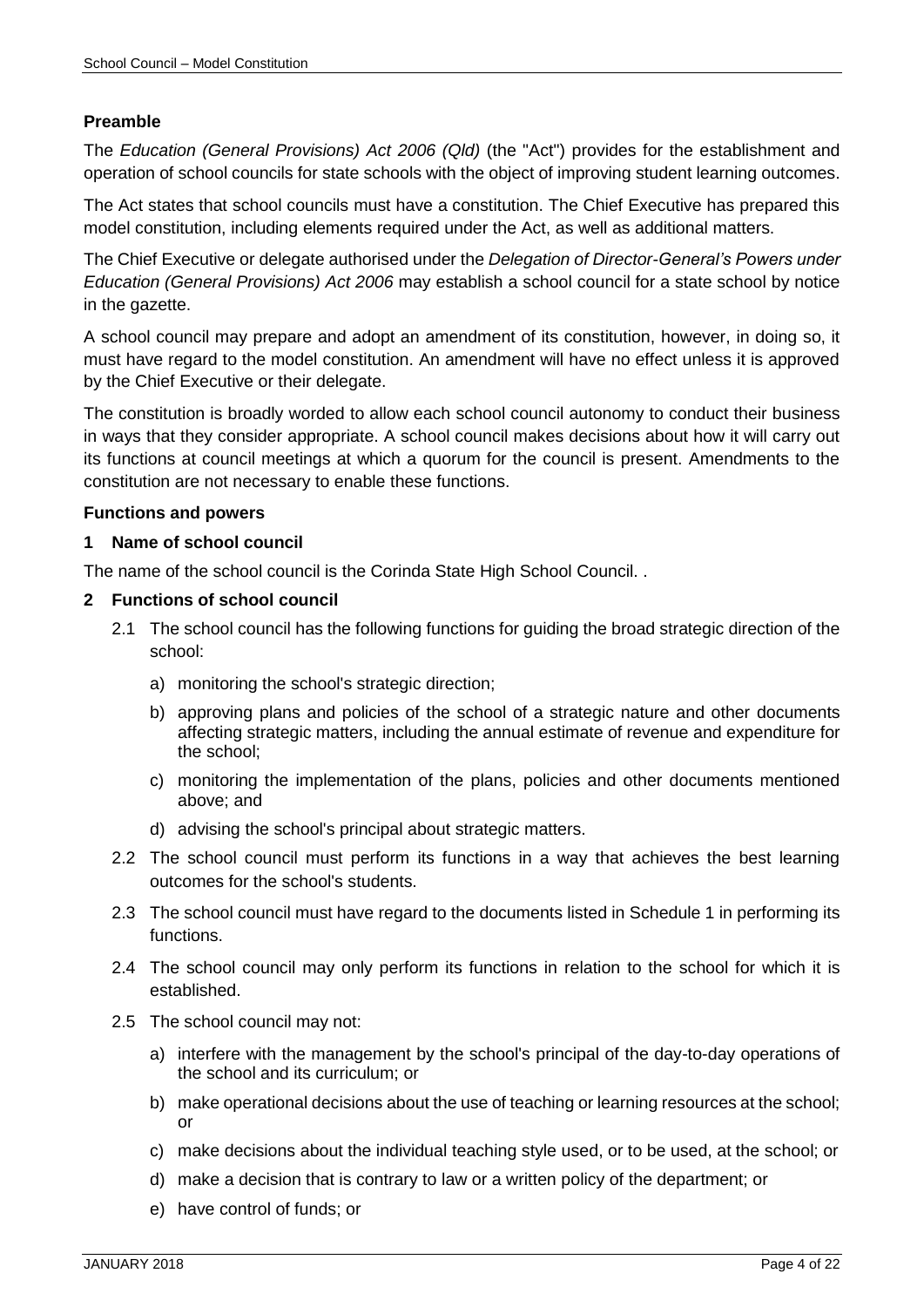- f) enter into contracts; or
- g) acquire, hold, dispose of or deal with property; or
- h) sue or be sued.
- 2.6 For the avoidance of doubt, the school council is not part of the department, is not a body corporate and does not have a separate legal identity.

#### <span id="page-4-0"></span>**Starting up**

#### <span id="page-4-1"></span>**3 Establishment of school council**

- 3.1 The school council is established by the Chief Executive or delegate under the *Delegation of Director-General's Powers under Education (General Provisions) Act 2006* by placing a notice establishing the school council in the gazette.
- 3.2 For detail regarding initial establishment of a school council, refer to Schedule 2.

#### <span id="page-4-2"></span>**Membership and officers**

#### <span id="page-4-6"></span><span id="page-4-3"></span>**4 Members of the school council**

- 4.1 The school council must have at least 6 and not more than 15 members comprising:
	- a) the principal as an official member;
	- b) the president of the Parents and Citizens' Association (if one exists) as an official member;
	- c) at least 1 elected parent member and the same number of elected staff members;
	- d) not more than 2 appointed members;
	- e) at least 1 and not more than 2 elected student members, if the school provides secondary education for years 10, 11 or 12; and

#### <span id="page-4-4"></span>**5 Official members**

- 5.1 The school council's official members are:
	- a) the principal; and
	- b) the president of the Parents and Citizens' Association (if one exists).
- <span id="page-4-7"></span>5.2 The president of the Parents and Citizens' Association may appoint another Parents and Citizens' Association member (the "alternative Parents and Citizens' Association member") to attend meetings of the school council when the president cannot attend the meetings, provided that:
	- a) the president is permitted to appoint an alternative Parents and Citizens' Association member under the Parents and Citizens' Association's constitution;
	- b) the alternative Parents and Citizens' Association member is not an elected member or appointed member of the school council; and
	- c) the president gives notice to the chairperson as set out in clause [5.3.](#page-4-5)
- <span id="page-4-5"></span>5.3 If the president of the Parents and Citizens' Association has appointed an alternative Parents and Citizens' Association member, the president must give the chairperson written notice of:
	- a) the alternative Parents and Citizens' Association member's name and address; and
	- b) the date on which the alternative Parents and Citizens' Association member's appointment starts and ends.
- 5.4 The notice must be given to the chairperson at least two days before the day of the first meeting after the alternative Parents and Citizens' Association member's appointment starts.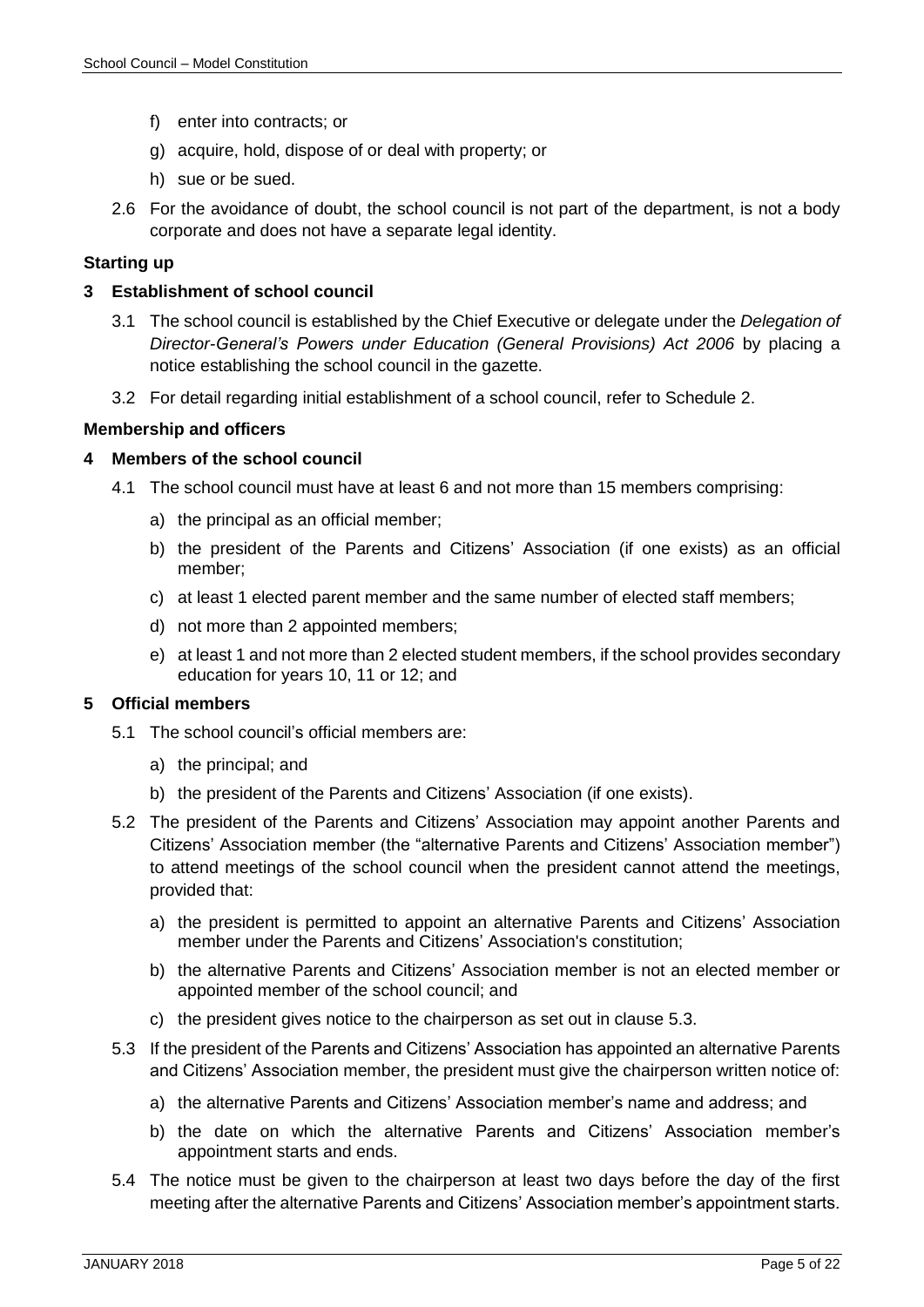- 5.5 Despite start and end dates stated in the notice, the president may attend any meeting in the place of and instead of the alternative Parents and Citizens' Association member.
- 5.6 When attending a meeting of the council, the alternative Parents and Citizens' Association member has the same rights and duties as the president.
- 5.7 If the president revokes the appointment of an alternative Parents and Citizens' Association member, the president must give the chairperson written notice of the date of the revocation at least two days before the day of the next meeting following revocation.

#### <span id="page-5-0"></span>**6 Elected parent members**

- 6.1 To be eligible for election as an elected parent member, a person must:
	- a) not be an official member;
	- b) not have been convicted of an indictable offence, unless the Minister gives approval under the Act;
	- c) be the parent of a child attending the school.
- 6.2 An elected parent member is elected
	- a) if the school has a Parent and Citizens' Association and the Parent and Citizens' Association's constitution provides for the election of parent members to the school's council – under the association's constitution; or
	- b) if there is no Parent and Citizens' Association at the school or if the Parent and Citizens' Association constitution does not provide for the election of a parent member – by a secret ballot as described at Schedule 3 of this Constitution.
- 6.3 Each elected parent member holds office for a term, not longer than two years, determined by the school council prior to conducting the election for that member, unless clause 9 applies.

# <span id="page-5-1"></span>**7 Elected staff members**

- 7.1 To be eligible for election as an elected staff member, a person must:
	- a) not be an official member;
	- b) not have been convicted of an indictable offence, unless the Minister gives approval under the Act;
	- c) attend a meeting called for the purpose of electing staff members;
	- d) be a member of staff of the school; and
	- e) submit a nomination in accordance with the election procedures described at Schedule 3.
- 7.2 When 2 or more staff members are included in the composition of the school council, this must include 1 teaching staff member and 1 school support staff member.
- <span id="page-5-3"></span>7.3 Each elected staff member holds office for a term, not longer than two years, determined by the school council prior to conducting the election for that member, unless clause 9 applies.

# <span id="page-5-2"></span>**8 Elected student members**

- 8.1 To be eligible for election as an elected student member, a person must:
	- a) be present for an election called for the purpose of electing student members; **[Optional: delete item if not applicable]**
	- b) be a student attending year 10, 11 or 12 of the school; and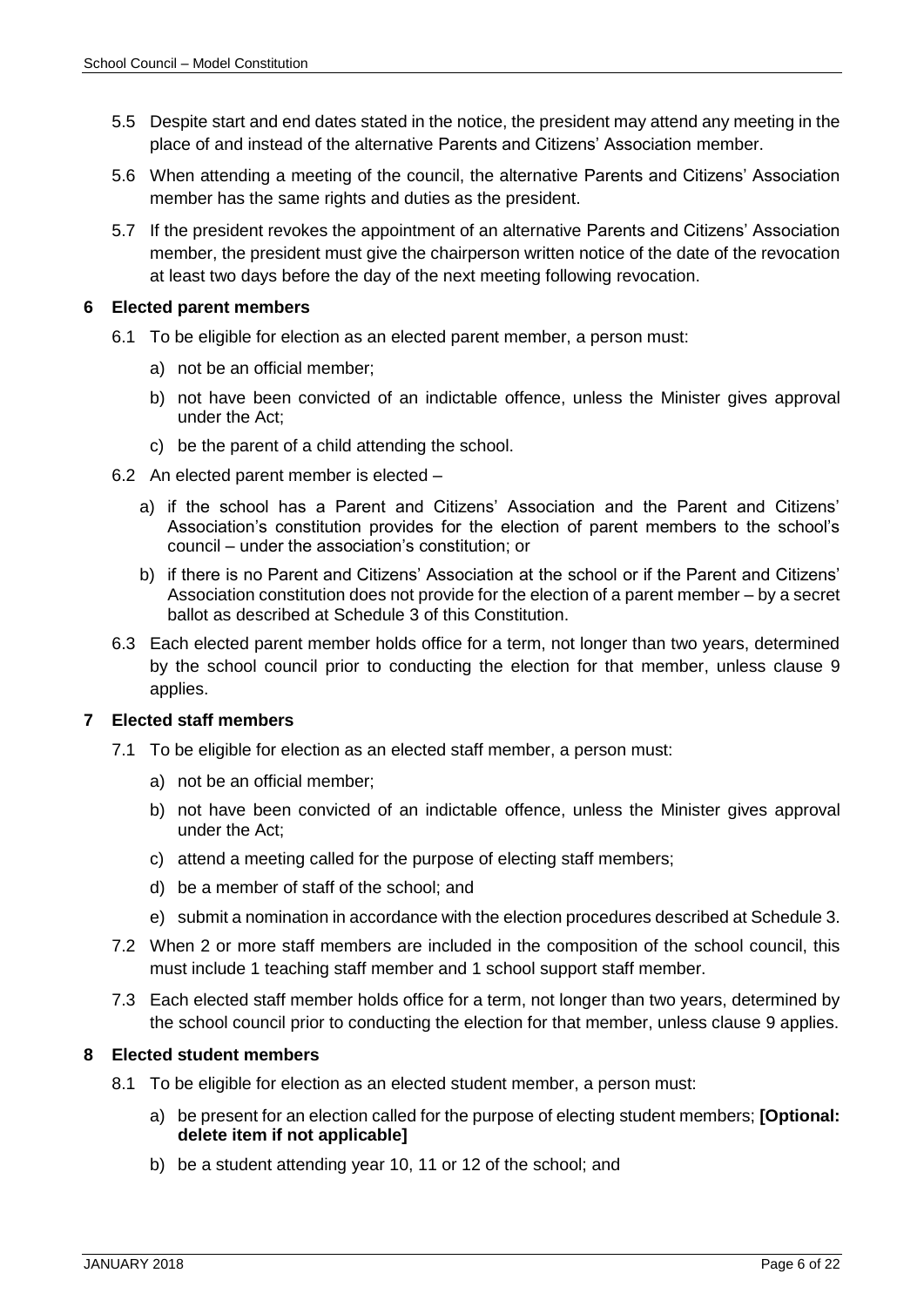- c) submit a nomination in accordance with the election procedures described at Schedule 3.
- <span id="page-6-4"></span>8.2 Subject to clause 9, the term of office for an elected student member:
	- a) Starts and ends on a day determined by the school council prior to conducting the election for that member.

#### <span id="page-6-0"></span>**9 Term of office for first elected members**

- 9.1 Notwithstanding clauses 6.3, [7.3,](#page-5-3) [8.2](#page-6-4) and subject to clause [4.1,](#page-4-6) the following number of the council's first elected members may hold office for a term of not longer than 3 years:
	- a) if one-half of the number of the first elected members is an even number, then one-half of the number of the first elected members;
	- b) if one-half of the number of the first elected members is an odd number, then the whole number next higher than one-half of the number of the first elected members.

#### <span id="page-6-1"></span>**10 Appointed members**

10.1 To be eligible for appointment as an appointed member, a person must:

- a) not already be a member of the school council;
- b) not have been convicted of an indictable offence, unless the Minister gives approval under the Act;
- c) have knowledge and experience that would assist the school council to perform its functions; and
- d) reflect the local community context.
- 10.2 The official and elected members present at a meeting of the school council may decide:
	- a) who is to be asked to become an appointed member; or
	- b) to seek nominations from persons wishing to become an appointed member, before deciding who is to be asked to become an appointed member.
- 10.3 A person becomes an appointed member of the school council if:
	- a) the school council asks the person to become an appointed member;
	- b) the person agrees to become an appointed member; and
	- c) the school council makes a decision to appoint the person at a school council meeting.
- 10.4 Each appointed member holds office for a term, not longer than two years, determined by the school council prior to deciding to appoint a person as an appointed member.

#### <span id="page-6-2"></span>**11 Coopted student member – [Optional: this section can be deleted if secondary school]**

#### <span id="page-6-3"></span>**12 Dispute resolution**

- 12.1 The school council must endeavour to work together, with their community and with their school, in an open and collaborative manner.
- 12.2 If a dispute arises, the chairperson should lead a process acting as a facilitator to resolve the dispute through mediation.
- 12.3 If the chairperson is involved in the dispute, the principal should lead the dispute resolution process.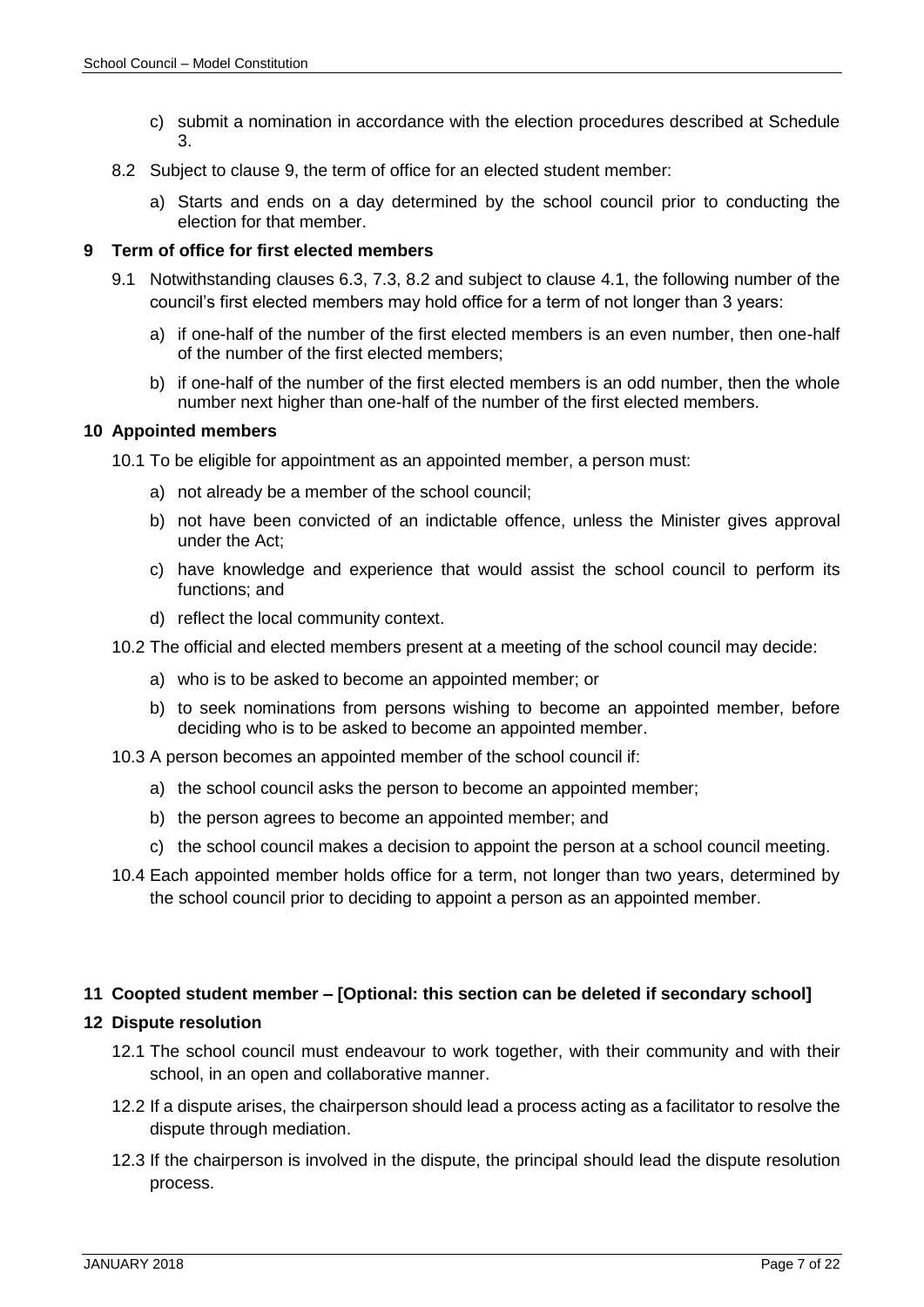12.4 If both the principal and the chairperson are involved in the dispute, a written request for mediation should be submitted to the principal's supervisor.

#### <span id="page-7-0"></span>**13 Vacancies**

- 13.1 The office of an elected or appointed member becomes vacant if the member:
	- a) dies; or
	- b) resigns the member's office by signed notice of resignation:
		- i) for the school council's chairperson given to the school principal's supervisor; or
		- ii) for another school council member given to the school council's chairperson; or
	- c) is absent from 3 consecutive meetings of the school council, of which the member has been given notice, without the school council's leave and without reasonable excuse; or
	- d) stops being eligible, under the Act or this constitution, for election or appointment to the office.
- <span id="page-7-3"></span>13.2 A notice of resignation mentioned in 13.1(b) takes effect when the notice is given to the relevant person or, if a later time is stated in the notice, the later time.
- 13.3 If a vacancy occurs in the office of an elected or appointed member during the currency of the member's term of office, another person must be elected or appointed to fill the vacancy for the remainder of the vacating member's term.
- 13.4 If the office of an elected or appointed member of a school council is vacant and, because of the vacancy, the membership does not comply with clause 4, the school council is taken to be validly constituted until the earlier of the following:
	- a) the day the vacancy is filled;
	- b) the expiry of 3 months after the day the vacancy arose.

#### <span id="page-7-1"></span>**14 Chairperson**

- 14.1 The school council must elect one of the members as chairperson in accordance with the procedure outlined in Schedule 3.
- 14.2 To be eligible for election as the chairperson, a person must:
	- a) be a member of the school council;
	- b) not be a coopted student member; and
	- c) not be the principal.
- 14.3 The chairperson holds office for the term decided by the school council, unless the person's term of office as a member of the school council ends sooner than the chairperson's term.

#### <span id="page-7-2"></span>**15 Secretary**

- 15.1 The council may elect one of the members as secretary of the school council, following the procedure outlined in Schedule 3.
- 15.2 To be eligible for election as the secretary, a person must:
	- a) be a member of the school council;
	- b) not be a coopted student member; and
	- c) not be the principal.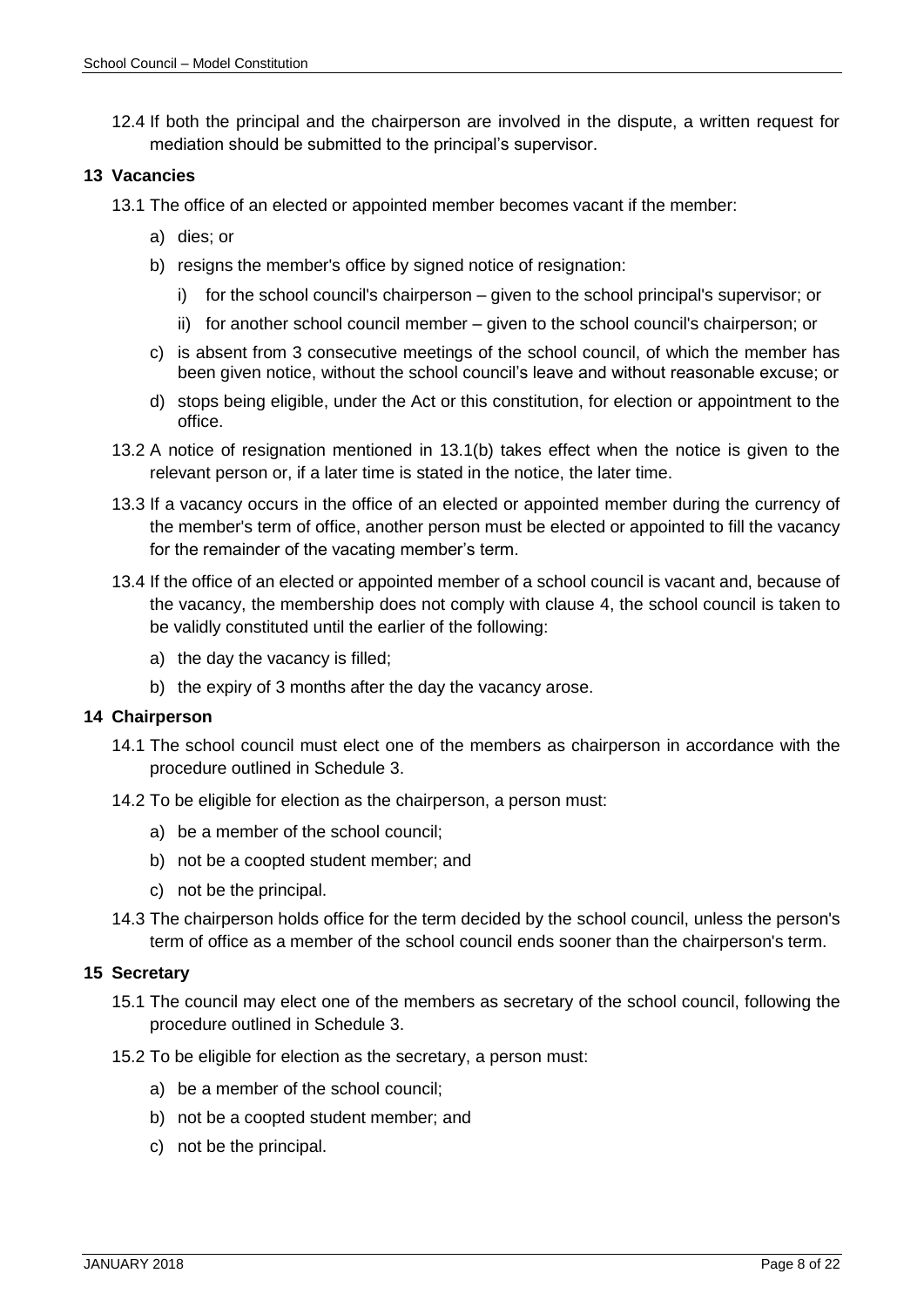- 15.3 The role of the secretary is to undertake administration responsibilities for the council. The secretary may record the minutes of each meeting and assist the chairperson to facilitate the effective operation of the council's business.
- 15.4 The secretary holds office for the term decided by the school council, unless the person's term of office as a member of the school council ends sooner than the secretary's term.

#### <span id="page-8-0"></span>**16 Disclosure of interest**

- 16.1 This section applies to a member of the school council (the interested member) if:
	- a) the interested member has a direct or indirect financial interest in an issue being considered, or about to be considered, by the school council; and
	- b) the interest could conflict with the proper performance of the interested member's duties when considering the issue.
- <span id="page-8-4"></span>16.2 As soon as practicable after the relevant facts come to the interested member's knowledge, the interested member must disclose the nature of the interest to a meeting of the school council.
- 16.3 Unless the school council otherwise directs, the interested member must not:
	- a) be present when the school council considers the issue; or
	- b) take part in a decision of the school council about the issue.
- 16.4 The interested member must not be present when the school council is considering whether to give a direction under clause 16.3.
- 16.5 If a member is not present at a school council meeting due to their disclosure of an interest, and because of this absence the school council is one person less than required to meet the quorum requirements, quorum is deemed to have been met.
- 16.6 A disclosure under clause [16.2](#page-8-4) must be recorded in the school council's minutes.

# <span id="page-8-1"></span>**17 Disclosure of indictable offence**

- 17.1 If a person is convicted of an indictable offence while a member of a school council, the person must give written notice to the principal of the conviction within 7 days after the conviction.
- 17.2 If an elected parent member, elected staff member or appointed member is convicted of an indictable offence, that person becomes ineligible for membership and their office becomes vacant in accordance with clause [13.1d\),](#page-7-3) unless the Minister gives an approval for their membership.

# <span id="page-8-2"></span>**18 Comply with the Code of Conduct**

18.1 Members must comply with the School Council Code of Conduct that has been approved by the Chief Executive, provided at Schedule 6.

#### <span id="page-8-3"></span>**19 Conduct of business**

19.1 Subject to this constitution and the Act, the school council may conduct its business, including its meetings, in the way it considers appropriate.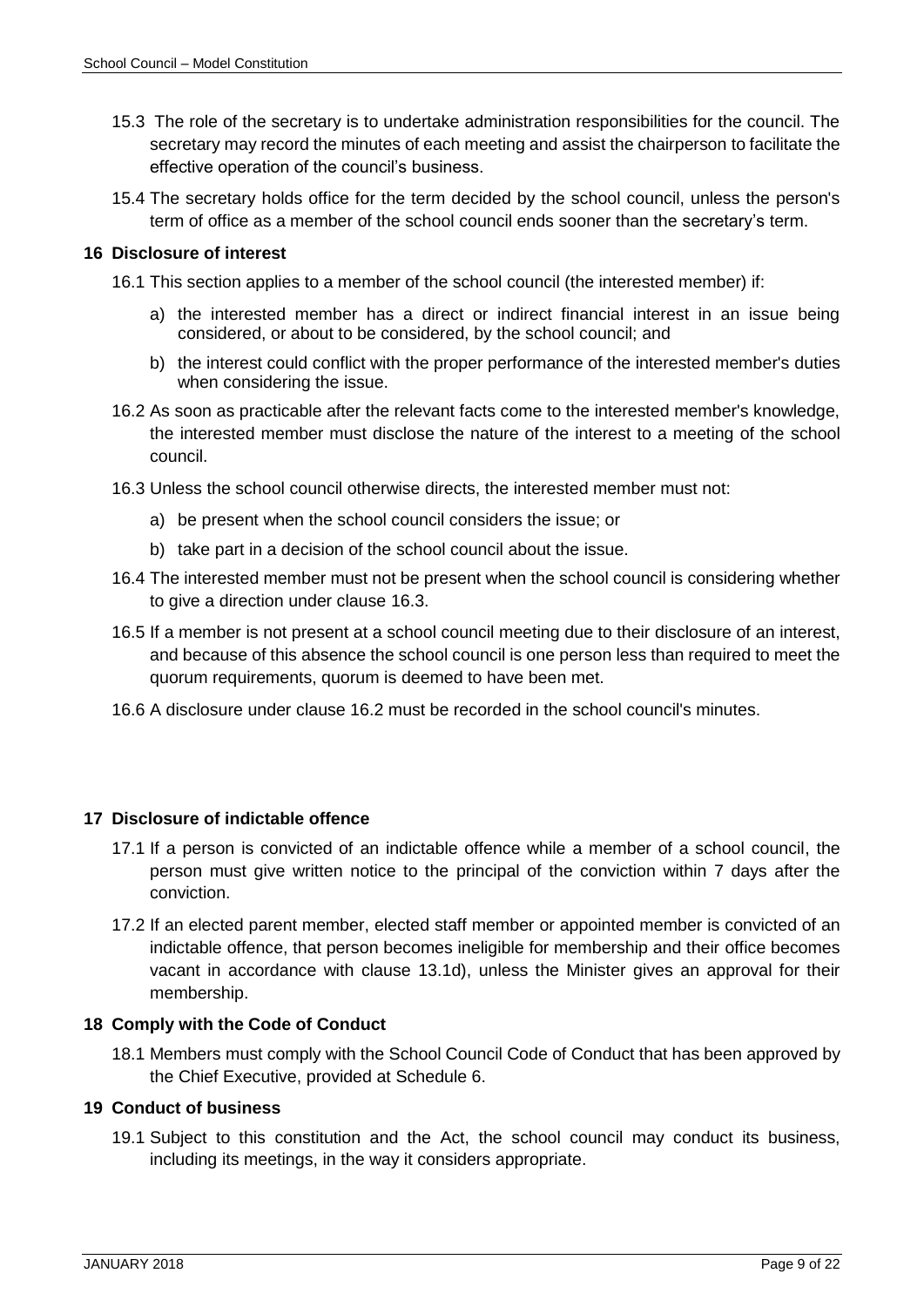19.2 However, the school council may only make decisions about how it will carry out its functions if it does so at a school council meeting at which a quorum is present.

#### <span id="page-9-0"></span>**20 Time and place of meetings**

- 20.1 A school council must meet at least twice in each semester.
- 20.2 School council meetings are at the times and places the school council decides.
- 20.3 However, a school council's chairperson:
	- a) may call a meeting at any time; and
	- b) must call a meeting if asked, in writing, to do so by the Minister, the chief executive, principal or at least the number of its members required to form a quorum for the school council.
- 20.4 The chairperson must, where possible, give written notice of the time and place of a meeting of the school council to each of the members at least 7 days before the day of the meeting.
- 20.5 The school council may decide that any meeting or part of a meeting may be closed to observers.

#### <span id="page-9-1"></span>**21 Quorum**

- 21.1 A quorum for a school council is the number equal to two-thirds of the number of its members or, if two-thirds is not a whole number, the next highest whole number.
- 21.2 If the quorum is not present within 30 minutes after the advertised starting time of a school council meeting, the meeting must be adjourned to a time and place decided by the chairperson and notified to the members of the school council in accordance with clause 20.4.

#### <span id="page-9-2"></span>**22 Presiding at meetings**

- 22.1 The school council's chairperson must preside at all council meetings at which the chairperson is present.
- <span id="page-9-4"></span>22.2 If the chairperson is absent from a school council meeting, another school council member chosen by the school council members present must preside.
- 22.3 An alternative Parents and Citizens' Association member may not preside at a meeting, unless they are the elected chairperson under clause [22.2.](#page-9-4)
- 22.4 A coopted student member may not preside at a school council meeting.

#### <span id="page-9-3"></span>**23 Conduct of meetings**

- 23.1 A question at a school council meeting, other than a question about an amendment of the school council's constitution, must be decided by a majority of the votes of the school council members present.
- 23.2 Each member present at a school council meeting has a vote on each question to be decided and, if the votes are equal, the member presiding has a casting vote.
- 23.3 A member present at a school council meeting who abstains from voting is taken to have voted for the negative.
- <span id="page-9-5"></span>23.4 A school council may hold meetings, or allow its members to take part in its meetings, by telephone, web-conference or another form of communication that allows reasonably contemporaneous and continuous communication between the members taking part in the meeting.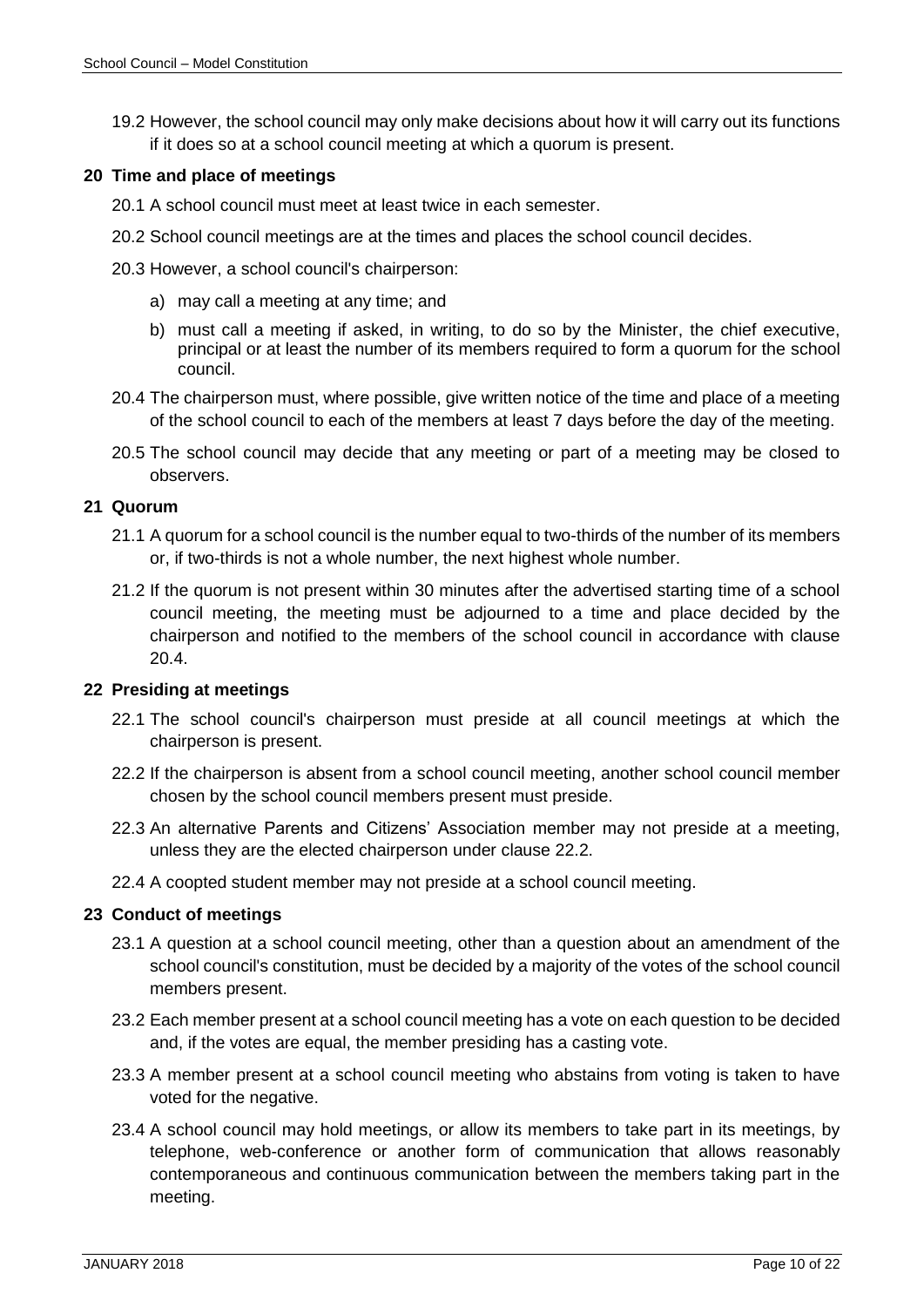- 23.5 A school council member who takes part in a school council meeting under section [23.4](#page-9-5) is taken to be present at the meeting.
- 23.6 A coopted student member does not have the power to vote on a matter before the school council.
- 23.7 Unless the school council members present at a meeting decide otherwise, the order of business at a school council meeting is:
	- a) Apologies
	- b) Confirmation of minutes of previous meeting
	- c) Business arising from minutes of previous meeting
	- d) Correspondence
	- e) Business arising from the correspondence
	- f) Reports
	- g) Motions on notice
	- h) General business
	- i) Next meeting
	- i) Other business.

#### <span id="page-10-0"></span>**24 Minutes and records**

- 24.1 The school council must record particulars of all proceedings at meetings of the school council including:
	- a) the names of the members present at each meeting of the school council; and
	- b) the names of any persons who are not members present at each meeting of the school council; and
	- c) the names of any members voting against a resolution carried at a school council meeting and any members abstaining from voting who wish to have their dissent or abstention recorded in the minutes of that meeting.
- 24.2 The minutes of each school council meeting must be submitted for confirmation at the next school council meeting.
- 24.3 A copy of the minutes of each meeting must be distributed to all members of the school council as soon as possible after the meeting.
- 24.4 The school council is a public authority for the purposes of the *Public Records Act 2002 (Qld)*  and must deal with the school council's records (including all documents created or acquired in the course of the school council carrying out its functions) in accordance with that act and the Department of Education's policy document "General Retention and Disposal Schedule for Administrative Records".

#### <span id="page-10-1"></span>**25 Attendance by proxy**

- 25.1 A member of a school council for a state school may not attend a meeting of the school council by proxy.
- 25.2 However, the principal may attend up to 2 meetings in each year by proxy.
- 25.3 An alternative Parents and Citizens' Association member appointed under clause [5.2](#page-4-7) is not considered a proxy for the purposes of this clause 25.

#### <span id="page-10-2"></span>**Miscellaneous matters**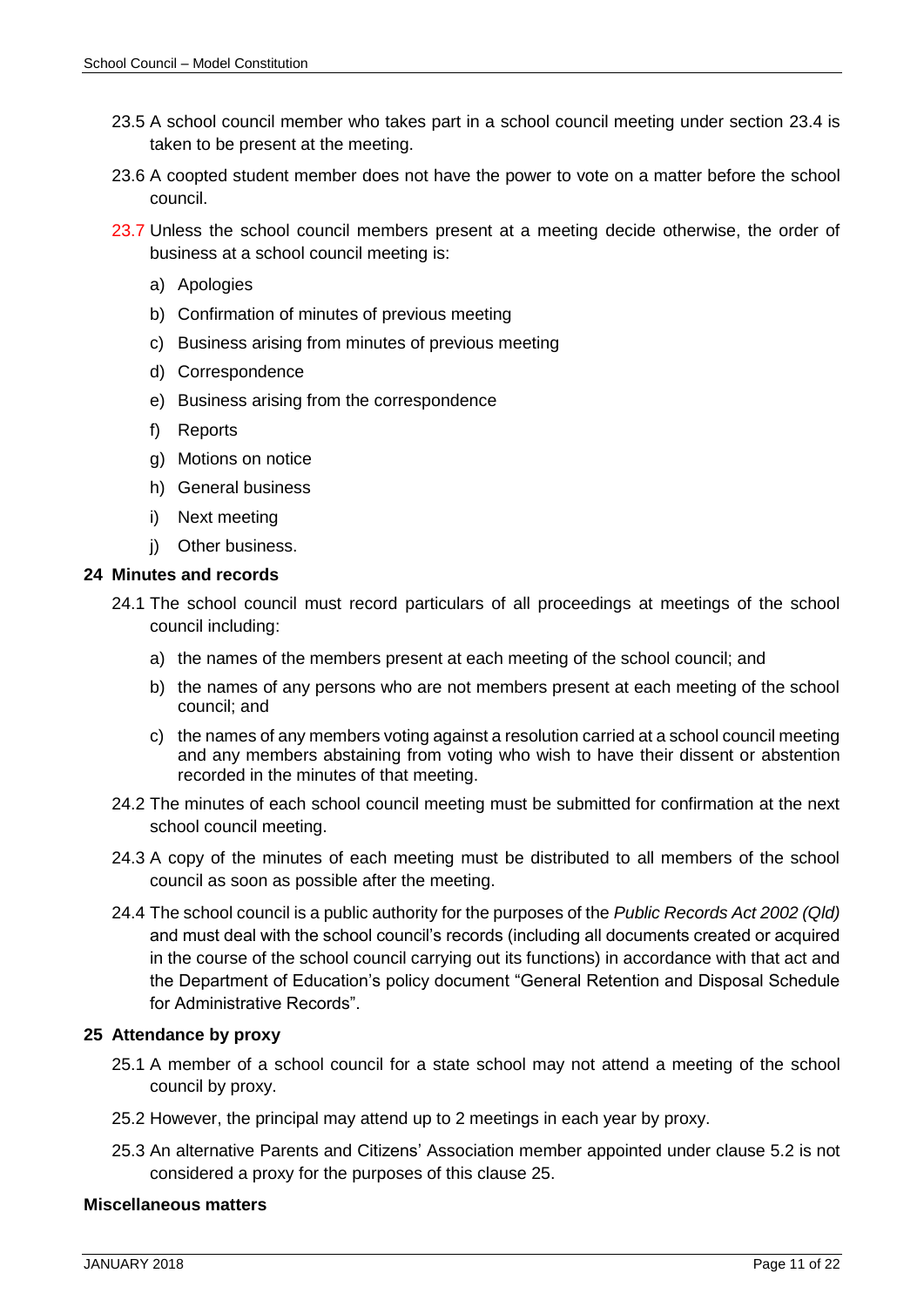#### <span id="page-11-0"></span>**26 Amendments to the constitution**

26.1 A school council may prepare and adopt an amendment to this constitution.

- 26.2 In preparing a proposed amendment, the council must have regard to the model constitution.
- 26.3 An amendment to this constitution has no effect unless it is approved by the Chief Executive or delegate authorised in writing by the Chief Executive.
- 26.4 Notice of a meeting to consider a proposed amendment must be given at least 30 days before the school council meeting to:
	- a) the school council members;
	- b) the parents and citizens' association (if one exists);
	- c) the school's staff (including, for example, by displaying the proposed amendment in a staff room);
	- d) the school's students (including, for example, by publishing the proposed amendment in the school's newsletter).
- 26.5 The amendment is required to be adopted by at least the quorum for the school council.
- 26.6 In deciding to approve a proposed amendment to a constitution, the Chief Executive or delegate must have regard to whether it:
	- a) provides for a membership that:
		- i) allows adequate representation by parents, staff, students and other members of the school community; and
		- ii) takes into account the demographics of the school community;
	- b) provides for the school council to perform its functions in an effective and fair way;
	- c) is adequate, clear and appropriate; and
	- d) is consistent with the Act and otherwise lawful.

#### <span id="page-11-1"></span>**27 Application of laws**

- 27.1 The members of the school council must comply with all applicable laws.
- 27.2 For the application of the *Criminal Law (Rehabilitation of Offenders) Act 1986 (Qld)*, section 9A, to the office of an elected staff member, elected parent member or appointed member, of a school council, a person is taken to apply for the office if the person:
	- a) consents to be appointed as an appointed member (whether or not the school council has decided to appoint the person); or
	- b) stands for election as an elected member.
- 27.3 A school council is a public authority under the *Public Records Act 2002*.
- 27.4 For the application of the *Public Sector Ethics Act 1994 (Qld)*:
	- a) a school council is a public sector entity; and
	- b) a member of the school council is a public official of the entity;
	- c) the Chief Executive is the chief executive officer of the entity; and
	- d) a reference to the entity's annual report is a reference to the Department of Education's annual report.

#### <span id="page-11-2"></span>**28 Dissolution of the school council**

28.1 A school council is dissolved: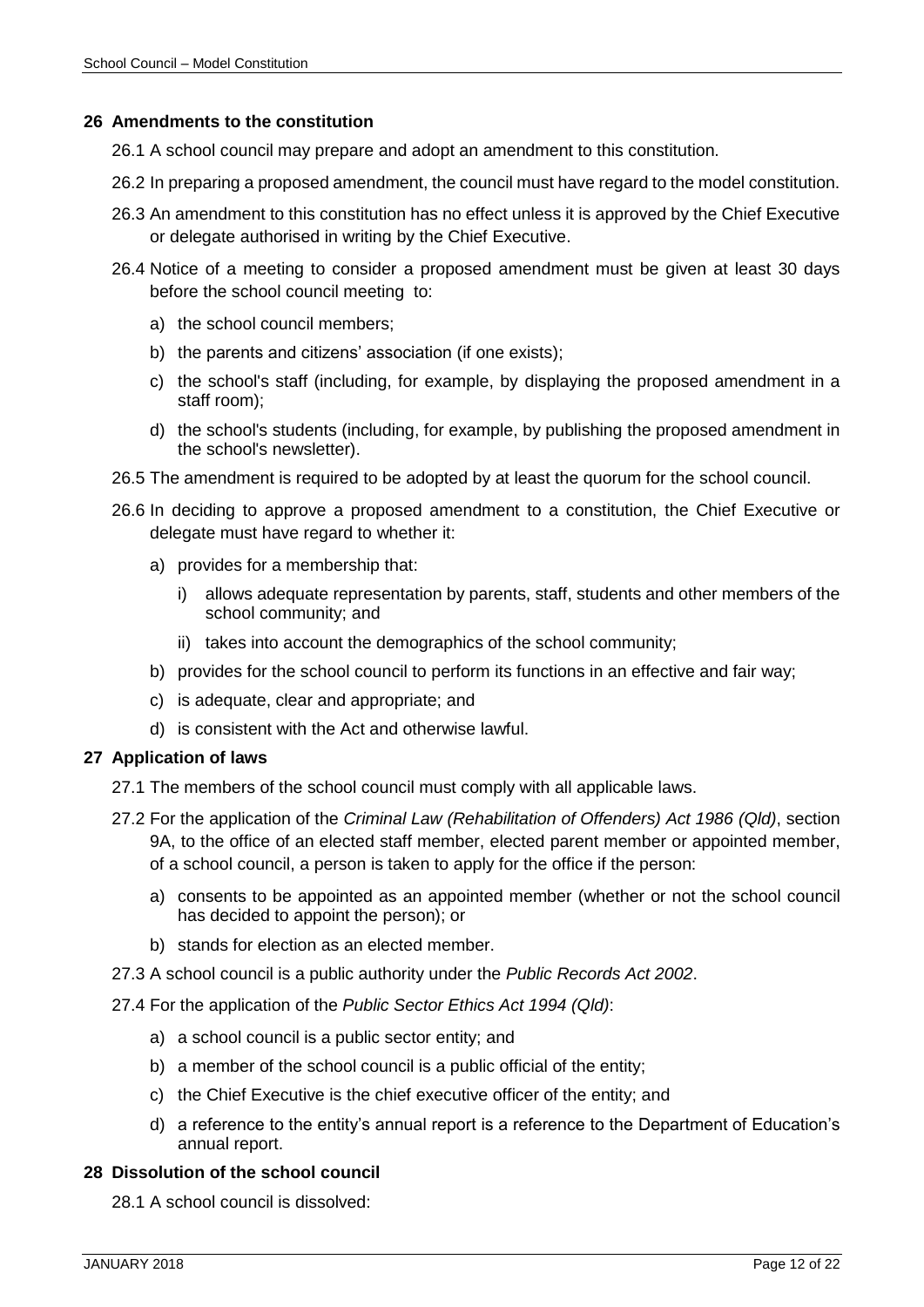- a) if the school for which it was established is closed;
- b) if the Minister gives the school council a notice stating that the school council is dissolved;
- c) if the Chief Executive publishes a notice in the gazette stating that the school council is dissolved; or
- d) in other circumstances prescribed under the *Education (General Provisions) Regulation 2017 (Qld)*.
- 28.2 On dissolution, the members of the school council go out of office immediately before the dissolution.
- 28.3 As soon as practicable after the dissolution of the school council, the school's principal must ensure the school council's records, including all documents held by the school council that it has created or acquired in the course of performing its functions are given to the Chief Executive.

#### <span id="page-12-0"></span>**29 Subcommittees**

29.1 A school council must not establish a committee or subcommittee.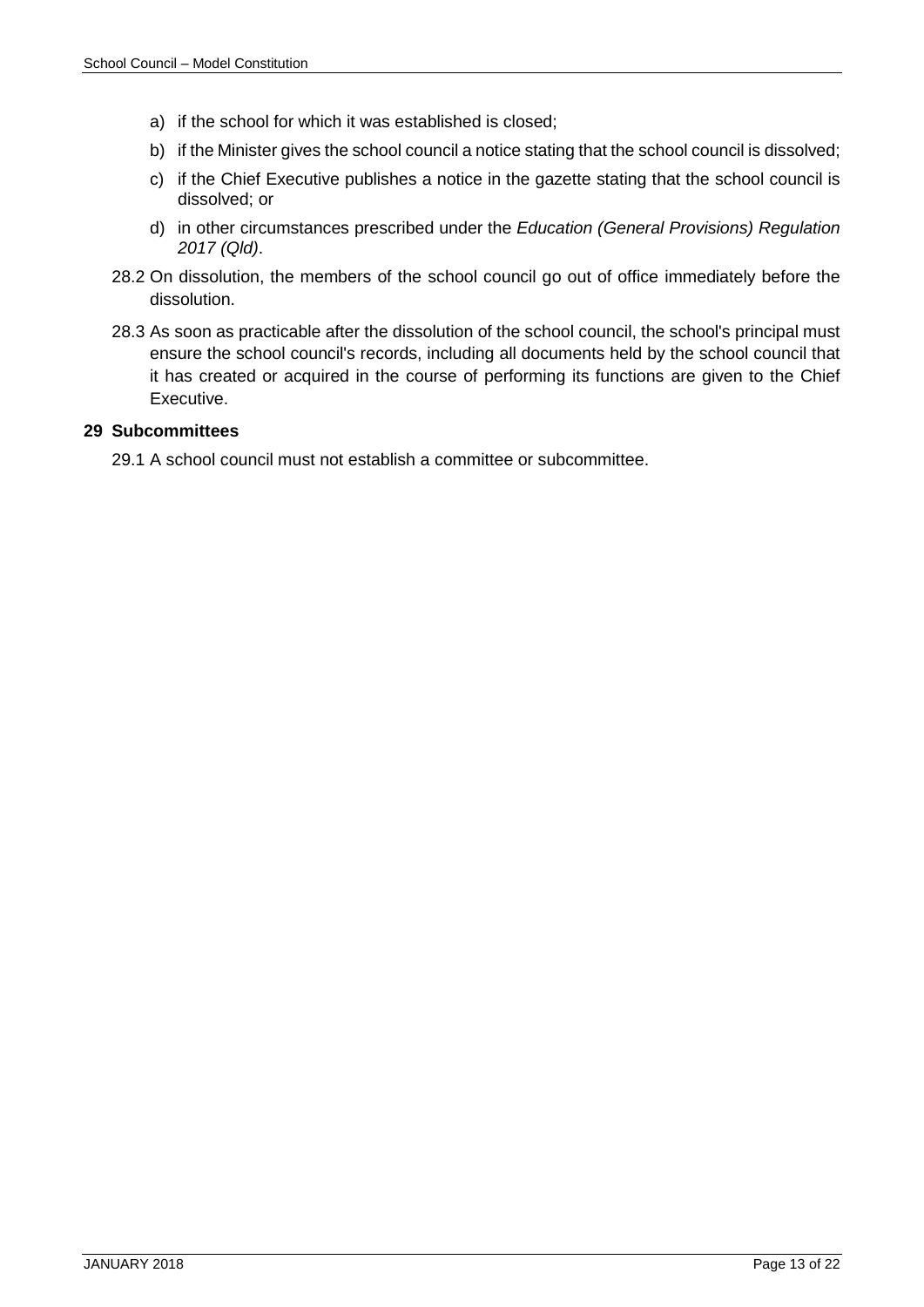# <span id="page-13-0"></span>**SCHEDULE 1: Relevant Documents**

DOCUMENTS TO WHICH THE SCHOOL COUNCIL MUST HAVE REGARD FOR THE PURPOSES OF CARRYING OUT ITS FUNCTIONS UNDER CLAUSE [2.3](#page-3-4)

- Quadrennial School Plan
- Annual Implementation Plans, including the school budget
- Workplace reform proposals, where relevant
- School Responsible Behaviour Management Plan
- The constitution of the Parents and Citizens' Association, particularly in regard to the election of parent members for the school council **[Delete if not applicable]**
- Other documents relevant to the school's strategic direction.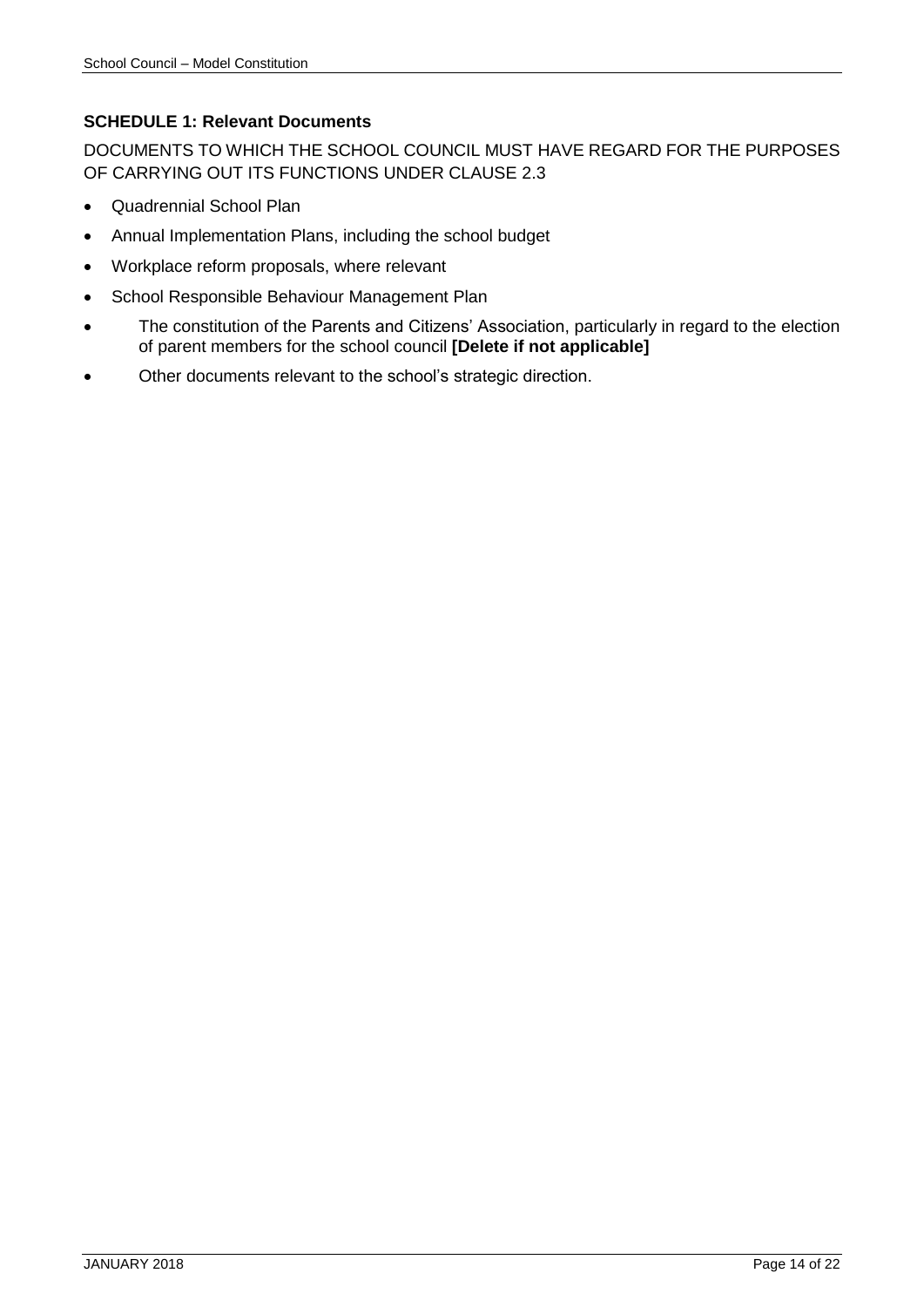# <span id="page-14-0"></span>**SCHEDULE 2: Establishing a School Council**

#### *Initial constitution*

- 1. The principal of a school must prepare a draft constitution for a proposed school council.
- 2. In preparing the draft constitution, the principal:
	- must consult with:
		- o the parents of children attending the school; and
		- o the school's staff and students; and
	- may consult with other appropriate entities.
- 3. In preparing the draft constitution, the principal must have regard to this model constitution.
- 4. A draft constitution must:
	- provide for a membership that—
		- $\circ$  allows adequate representation of parents, staff, students and other members of the school community; and
		- o takes into account the demographics of the school community;
	- provide for the school council to perform its functions in an effective and fair way;
	- be adequate, clear and appropriate; and
	- be consistent with the Act and otherwise lawful.
- 5. The principal must call the following meetings for approving the draft constitution by secret ballot:
	- If a Parents and Citizens' Association exists for the school, a special meeting of the Parents and Citizens' Association to approve the draft school council constitution by secret ballot; or
	- if there is no Parents and Citizens' Association formed for the school a meeting of the parents of children attending the school (the parent meeting) to approve the draft school council constitution by secret ballot; and
	- a meeting of the school's staff (the staff meeting) to approve the draft school council constitution by secret ballot.
- 6. The draft constitution has no effect unless it is approved by the Chief Executive or delegate authorised in writing by the Chief Executive.

#### *Initial membership*

- 7. On its establishment, the school council consists only of its official members.
- 8. However, a school council consisting only of its official members may only perform the functions necessary for the election of the school council's elected members.
- 9. As soon as practicable after a school council is established, its official members must, under the school council's constitution, organise the election of the school council's elected members.
- 10. The term of office for elected or appointed members must not exceed two years. However, the following number of the council's first elected members may hold office for a term of not longer than 3 years:
	- a. if one-half of the number of the first elected members is an even number, then one-half of the number of the first elected members;
	- b. if one-half of the number of the first elected members is an odd number, then the whole number next higher than one-half of the number of the first elected members.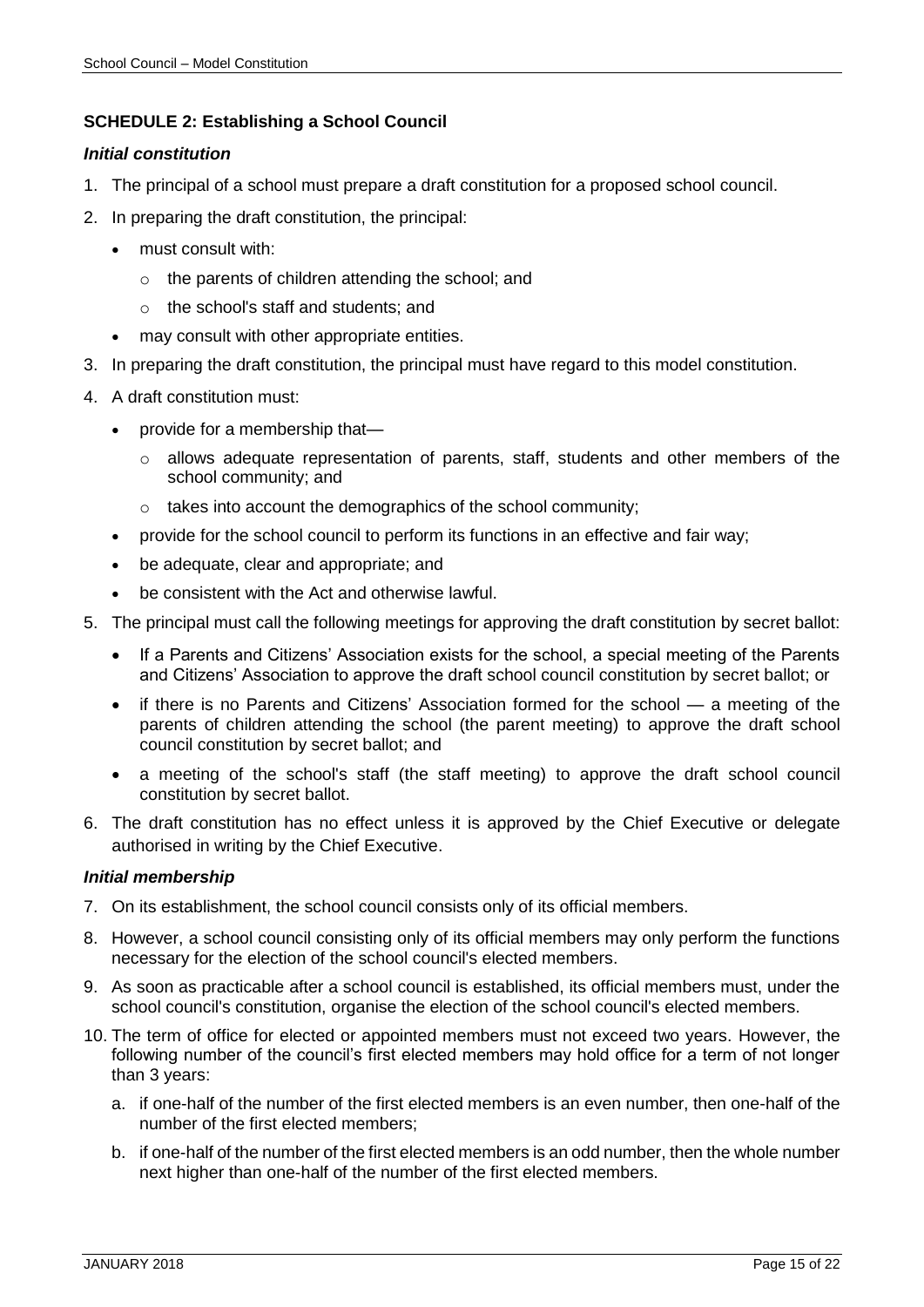- 11. The written notice of the results of the first election for the school council must show clearly which of the elected offices are to be held for a term other than 2 years and this detail must be recorded.
- 12. After the election, the school council, as constituted by its official members and elected members, may appoint the council's appointed members.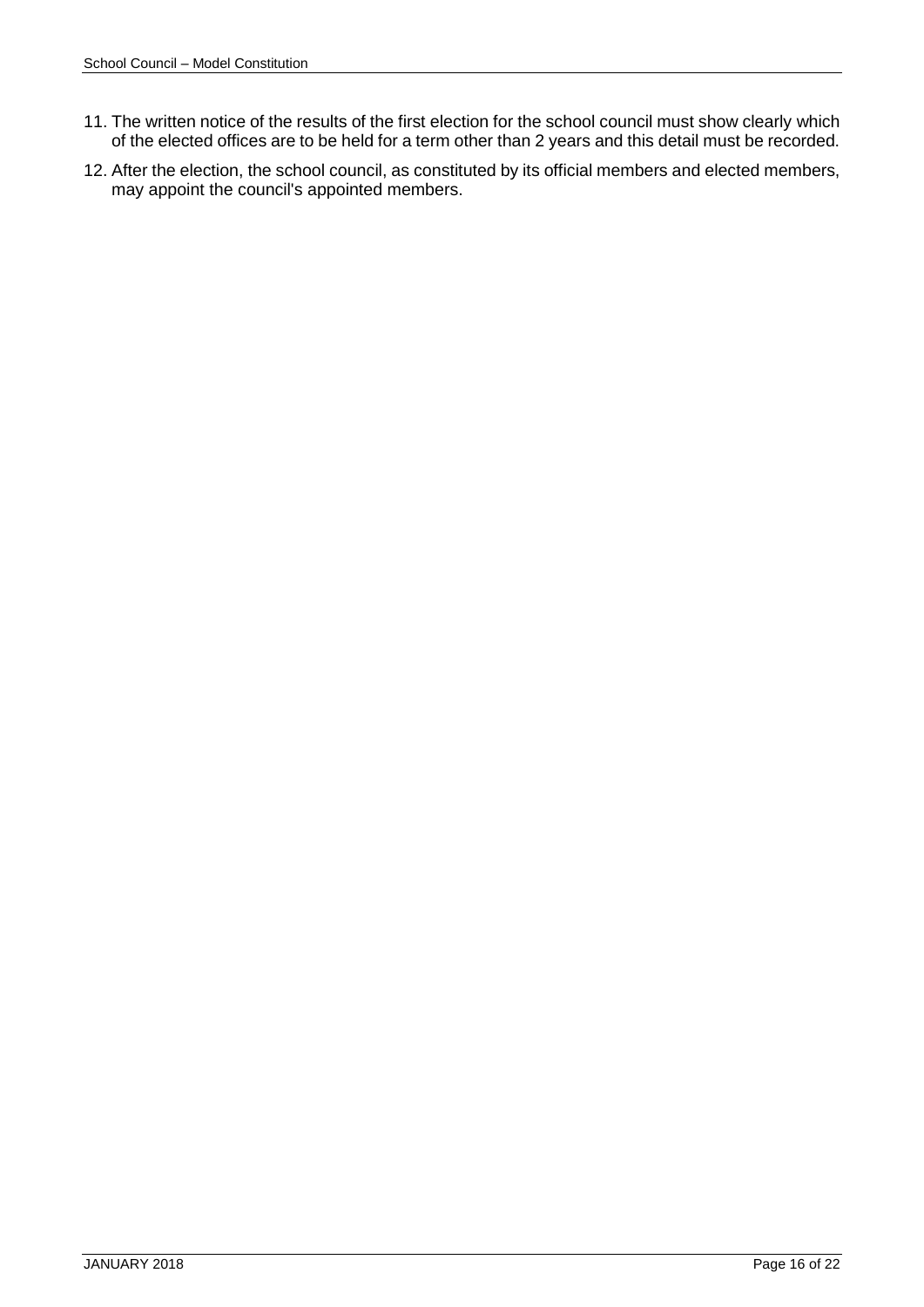# <span id="page-16-0"></span>**SCHEDULE 3: School Council Positions Voting Process**

#### **Staff and parent election process**

#### *Notes*

- This process applies to all elections for elected staff and elected parent members of the school council, including the first elections to establish the school's inaugural school council.
- If there is a Parents and Citizens' Association for the school, and their constitution provides for the process of electing parent members to the school council, the process in that constitution must be followed for the election of parent members.
- Eligibility to be nominated and to vote in an election for elected members of the school council is not restricted to existing members of the school council.
- The following people are eligible to be nominated and to vote at an election for elected members:
	- $\circ$  For elected parent member elections, a parent of a child at the school.
	- o For elected staff member elections, all the persons who are employed by the Department of Education and assigned to the school or otherwise employed full-time or part-time at the school for which the council is established.
	- $\circ$  Parents or staff members are not eligible for election if they have been convicted of an indictable offence, unless they have approval from the Minister.

#### *Staff and parent election process*

- For staff and parent elections, the official members must appoint a returning officer for the election.
- The returning officer must give public notice (e.g. school newsletter) of the holding of an election by secret ballot not less than 28 days before the date of the election.
- The notice must state:
	- o the date of the election;
	- o who is eligible to be nominated;
	- o how nominations may be made;
	- $\circ$  the final date for the receipt of nominations;
	- o who is eligible to vote;
	- o how voting is to be carried out (distribution and return of ballot papers)
	- $\circ$  the venue at which the election is to be conducted; and
	- $\circ$  the start and end times for the meeting at which the election is to be conducted, and any times at which the meeting is to be adjourned.
- The final date for receipt of nominations in writing to the returning officer must not be less than 14 days after the date of giving of the public notice and not less than 7days prior to the date of the election.
- After the final date for receipt of nominations, the returning officer must, without unreasonable delay, prepare voting papers by setting out the names of the candidates in an order determined by lot.
- At the meeting at which the election is to be conducted, the returning officer must give a voting paper to every person entitled to vote at the election. The returning officer must record the name of each person to whom a voting paper is given at the meeting at which the election is conducted.
- Each voter must deposit their completed voting paper into a sealed ballot box before leaving the meeting.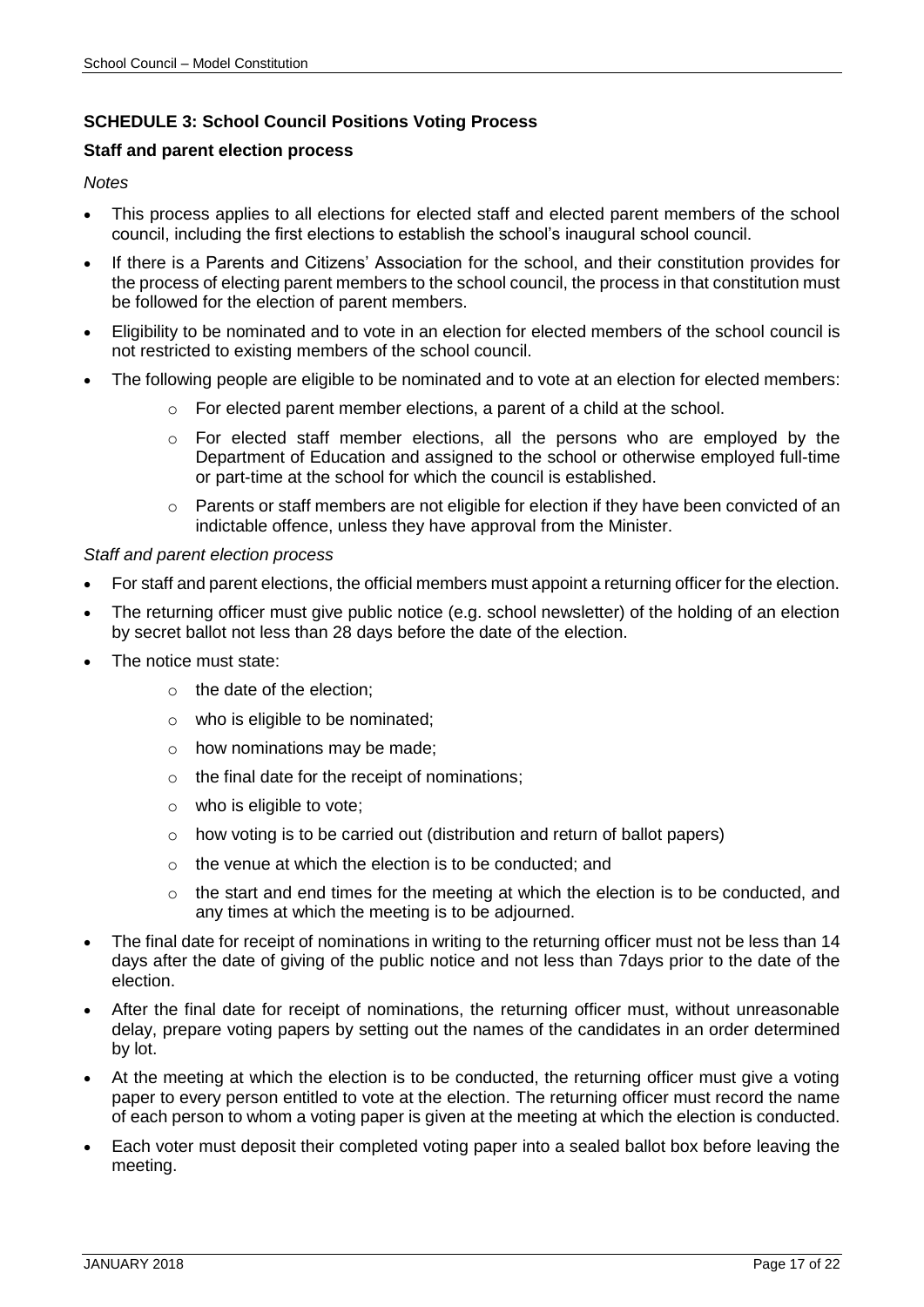- The returning officer must take such steps as considered necessary to ensure that only persons entitled to vote at an election have voted and that the secrecy of the ballot is preserved.
- If there are fewer nominations than required elected members, then the nominees are elected

#### *Post ballot procedures*

- Each candidate may appoint by written notice to the returning officer, one scrutineer for the examination of the voting papers received by the returning officer, to be present when the returning officer opens the ballot box containing the voting papers on the day of the election.
- A notice of an appointment of a scrutineer by a candidate must be received by the returning officer not less than 5 days prior to the day of the election.
- No election is invalid by reason of the failure of any candidate to appoint a scrutineer or the failure of a person appointed as a scrutineer to carry out the duties of a scrutineer.
- After the meeting at which the election was conducted and on the day of the election, the returning officer must, in the presence of the scrutineers but not the candidates, and with the aid of any assistants who are not candidates, open the ballot box containing the voting papers.
- If, in examining a voting paper, the returning officer forms the opinion that the intention of the voter cannot with certainty be ascertained, the voting paper must be rejected by the returning officer and no votes on that voting paper may be counted.
- If, in examining a voting paper, the returning officer forms the opinion that a vote is indicated on other than a voting paper in the form approved by the returning officer, the vote must not be counted.
- If, in examining the voting papers, the returning officer forms the opinion that:
	- i) the number of voting papers in the ballot box is not equal to the number of persons who have been recorded as having voted in the election; or
	- ii) any voting paper has been altered or otherwise interfered with after being placed in the ballot box and prior to the ballot box being opened by the returning officer or at the returning officer's instruction,

the returning officer must declare the ballot to be invalid and make arrangements for the holding of another ballot to determine the result in the election.

- After examining the voting papers, the returning officer must ascertain the number of votes received by each candidate.
- The candidate who receives, or the candidates who receive more votes than any other candidates in the election must be declared by the returning officer to have won the election.
- Where two or more candidates have received an equal number of votes, the returning officer must determine by lot which of the candidates is to be declared elected.

# *Declaration of result*

 When the returning officer has determined which of the candidates is to be declared elected, he or she must prepare, sign and date a written statement, which may be countersigned by any scrutineers who are present, containing the numbers in words as well as figures of the votes for each candidate and declaring the result of the election.

No election is invalid by reason of:

- any formal error or defect in any declaration made, or in giving public notice under this constitution
- the giving of any such public notice being out of time
- any delay in holding the election at the time appointed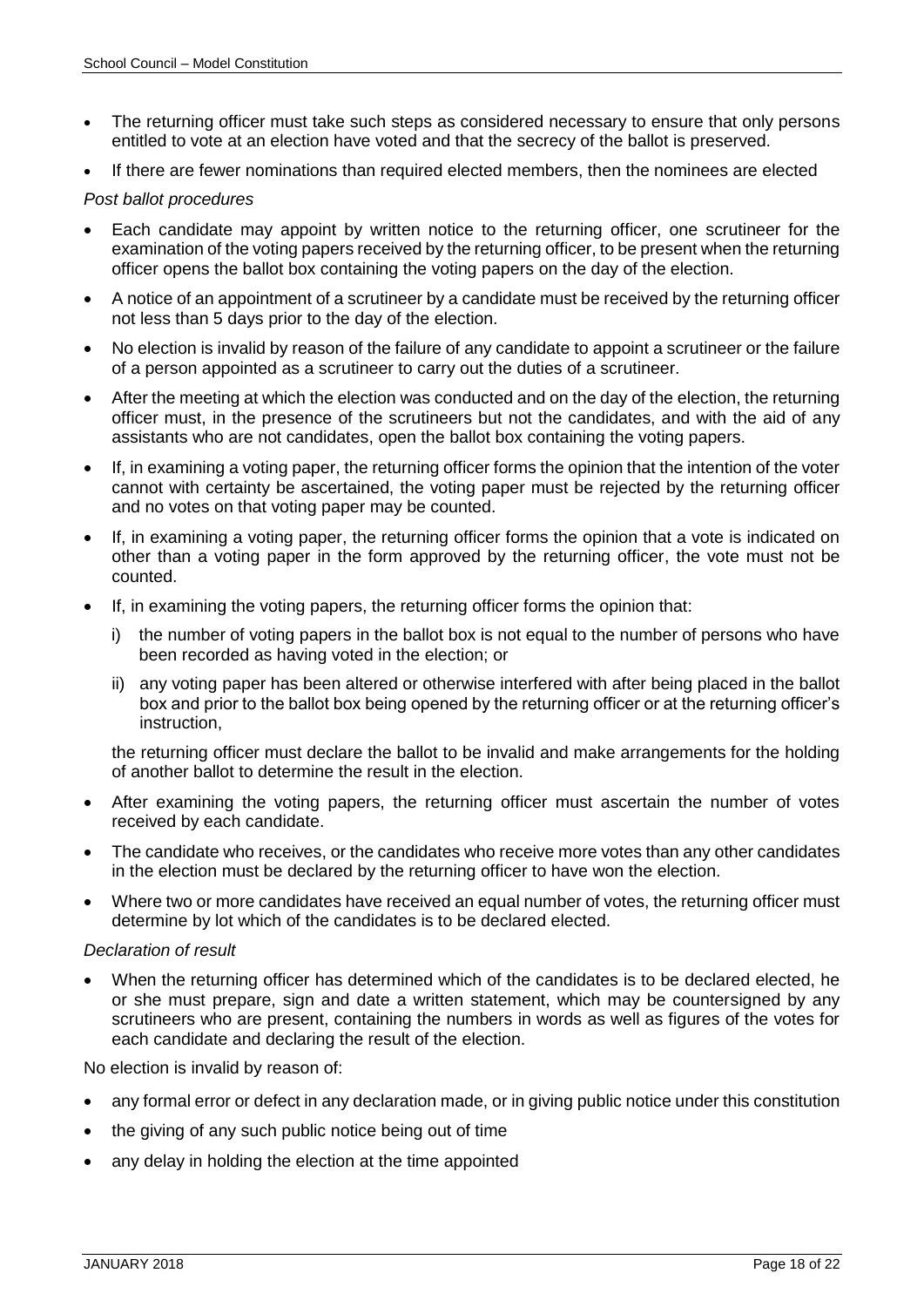- any inadvertent failure to give to any person entitled to vote at the election any notice or ballot paper
- any other error or defect of a purely formal nature, which is not relevant to the outcome of the election.

#### **Chairperson and secretary election process**

- The positions of chairperson and secretary are elected only by members of the school council during a school council meeting.
- Members must self-nominate for a position in person at the relevant meeting.
- If there is only one nomination for a position, the nominee will be elected to the relevant office.
- If there is more than one nomination for a position, the nominee who receives the majority of the votes will be elected to the relevant office.
- If members are physically present at the location of the meeting, then voting may be held by a show of hands or process as agreed upon by the council.
- If the election is held at a school council meeting where some members are attending by telephone, web-conference or other form of communication that allows reasonable contemporaneous and continuous communication between members taking part in the meeting, members who are physically present at the location of the meeting must ensure that the votes of all participating members are counted on any questions or matters resolved by a vote during the meeting.

#### **Student election process [Optional: this section can be deleted if primary school]**

- For a student election, the principal is the returning officer, or must appoint another person to be the returning officer for the election.
- A student election may take place at the same time as, or combined with, other elections at the school involving students, including, for example, the election of the school's student leaders.
- Only those students in years 10, 11 or 12 are eligible to vote in the election.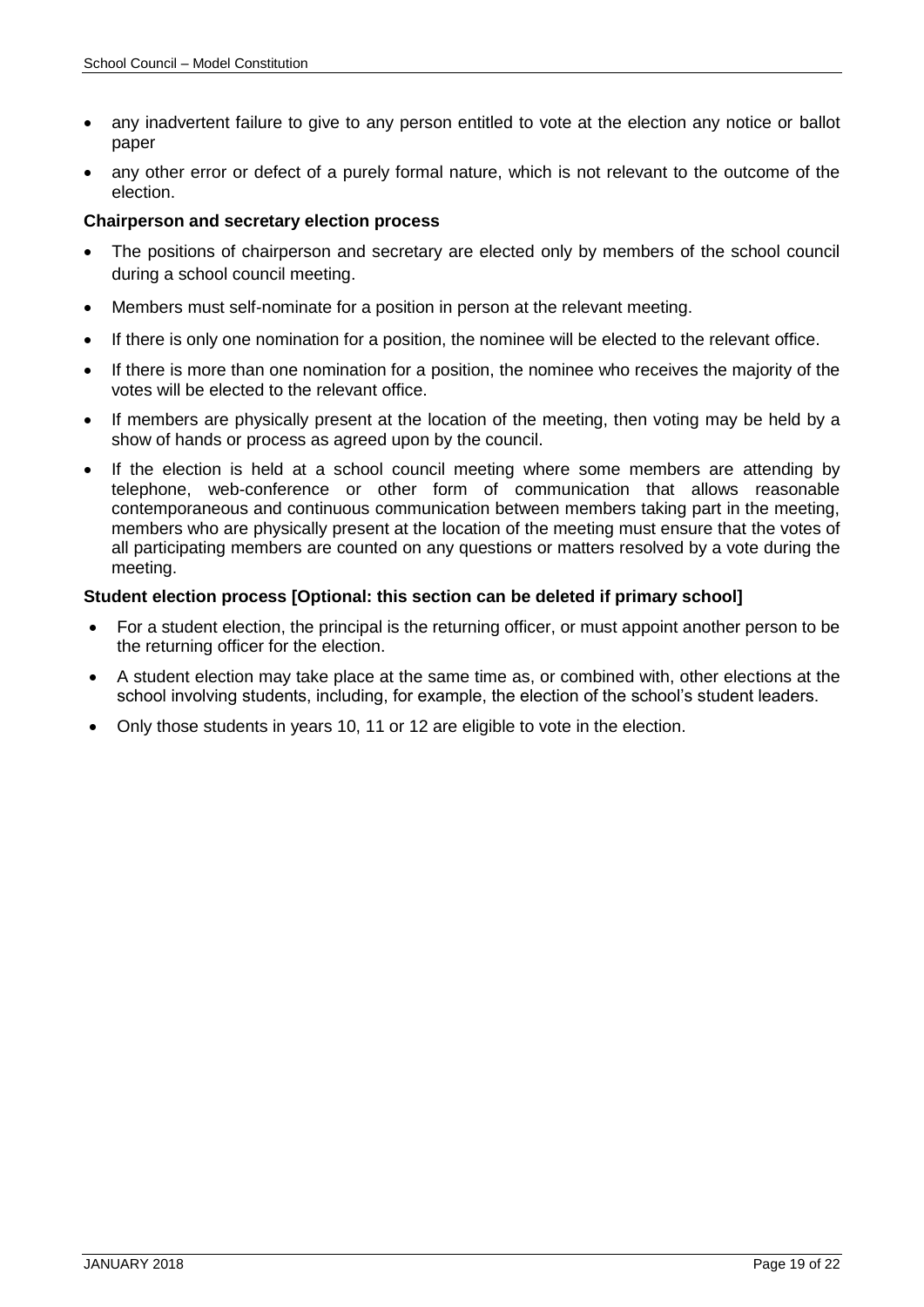# <span id="page-19-0"></span>**SCHEDULE 4: Nomination Form for Election or Appointment**

# **Nomination for** Corinda State High **school council elected member for [insert year/s\*]**

#### *Collection Notice:*

Corinda State High*School Council is collecting your personal information on this form for the purpose of administering elections for members of the school council. We will use the information you provide to assess whether you are eligible to become a member of the school council.* **Provide brief details of how information will be used e.g. If nomination successful, name and eligibility details may be published in the school newsletter or on the school website to inform parents about who is nominated for school council membership.**

| <b>Elected position</b> | <b>Eligibility</b>                                                                        | <b>Nomination (please</b><br>tick) |
|-------------------------|-------------------------------------------------------------------------------------------|------------------------------------|
| <b>Staff</b>            | All persons on staff at the school, with the<br>exception of the principal                |                                    |
| Parent                  | All parents of current children at the school, with<br>the exception of the P&C president |                                    |
| <b>Student</b>          | All persons who are students of the school in<br>Years 10, 11 or 12                       |                                    |

I agree to be bound by the constitution of the school council. I agree to work within the boundaries of the *Education (General Provisions) Act 2006*. I agree to be bound by the Code of Conduct for school councils. I hereby state that I have not been convicted of an indictable offence.

**Signature:**................................................................................................. **Date:**..........................

Please return this nomination form by *[insert closing date and time for nominations].* This can be done by:

- delivering to the school front desk during school hours
- e-mail to [*insert e-mail address of returning officer*]
- fax to [*insert fax number*]
- mail to Returning Officer, c/- [*school name and address*].

A person is ineligible to be an elected parent member, elected staff member or appointed member of a school council if the person has been convicted of an indictable offence, unless the Minister gives approval, in accordance with the *Education (General Provision) Act 2006* for that person to be elected or appointed to the council.

#### **If you have any queries regarding the school council election process, please contact the principal.**

Date received: ......./....../........

\* see clauses 6.3, 7.4, 8.3 and 9 of the Model Constitution.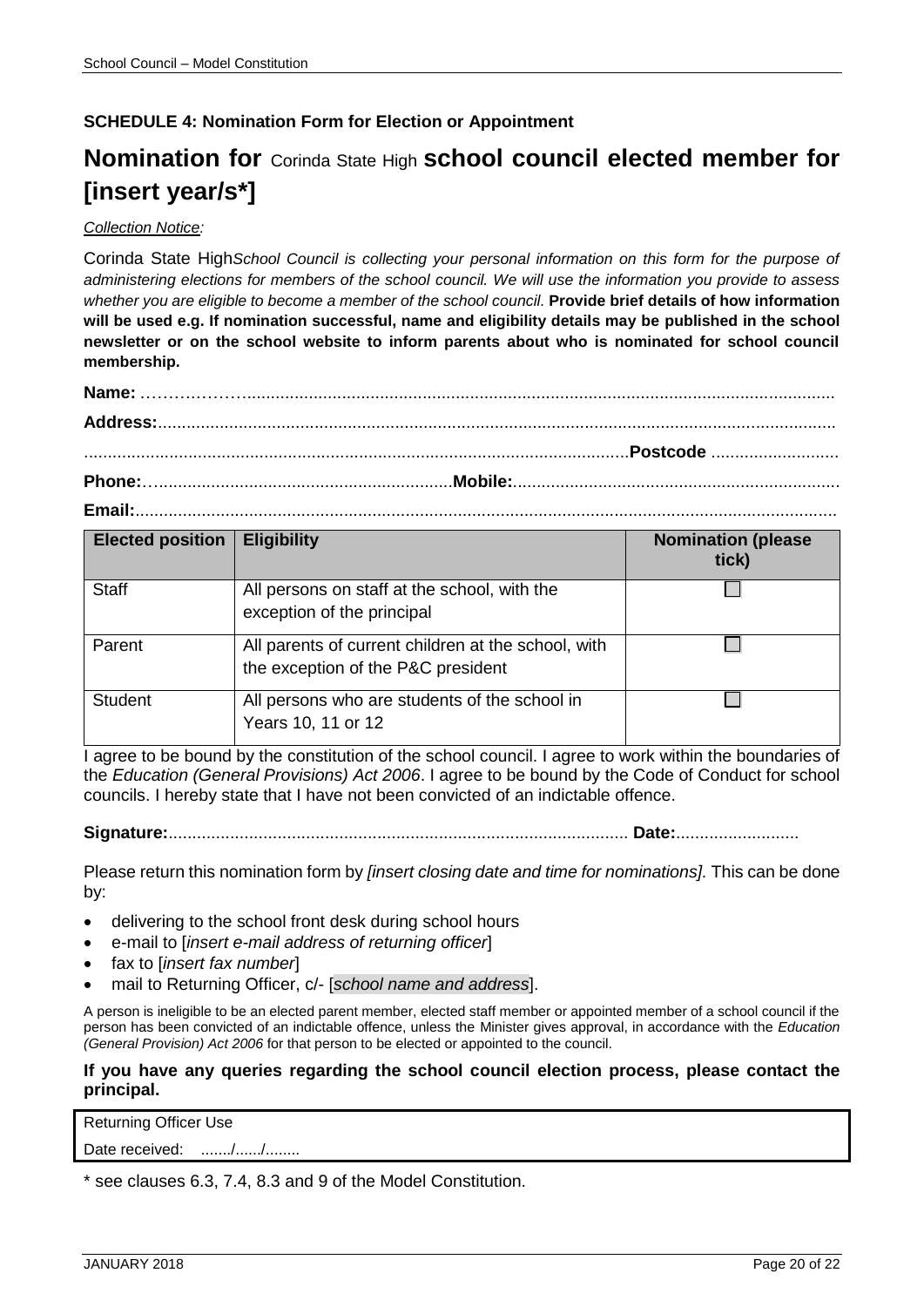#### **SCHEDULE 5: Possible School Council Composition (Min 6; Max 15)**

#### **For primary schools**

| Member type                                  |   | <b>Min</b> |   |  |   |   |   |    |     |    |    |    |    |    | Max |
|----------------------------------------------|---|------------|---|--|---|---|---|----|-----|----|----|----|----|----|-----|
| Principal                                    |   |            |   |  |   |   |   |    |     |    |    |    |    |    |     |
| P&C president                                |   |            |   |  |   |   |   |    |     |    |    |    |    |    |     |
| Parent*(voted by the P&C or parents) (min.1) | L |            |   |  |   | ົ | 3 | 3  |     |    | b  |    | -b |    | 6   |
| Staff*(voted by staff) (min. 1)              | ∸ |            |   |  |   | ◠ | 3 | 3  |     |    | 5  |    | .b | 6  | 6   |
| Appointed members *(max. 2)                  |   | n          | U |  |   |   |   | ∸  |     |    | υ  |    |    | u  |     |
| <b>TOTAL</b>                                 |   |            |   |  | o |   | 9 | 10 | ۱Ο. | 12 | 12 | 13 | 14 | 14 | 15  |

#### **For secondary schools (or schools with yr 10, 11 or 12 students)**

<span id="page-20-0"></span>

| <b>Member type</b>                                   |        | Min |  |  |        |        |    |   |             |   |         |    |    | Max |                 |    |    |    |    |    |   |             |    |
|------------------------------------------------------|--------|-----|--|--|--------|--------|----|---|-------------|---|---------|----|----|-----|-----------------|----|----|----|----|----|---|-------------|----|
| Principal                                            |        |     |  |  |        |        |    |   |             |   |         |    |    |     |                 |    |    |    |    |    |   |             |    |
| P&C president                                        |        |     |  |  |        |        |    |   |             |   |         |    |    |     |                 |    |    |    |    |    |   |             |    |
| Parent*(voted by the P&C or parents) (min. 1)        | 1 or 2 |     |  |  | ົ      | ົ<br>∠ | 2  | c | $\mathbf 2$ | 3 | $\cdot$ | 3  |    | 3   |                 |    |    |    |    |    | h | 5           | b  |
| Staff*(voted by staff) (min.1)                       | l or 2 |     |  |  | ົ<br>∸ | Ω<br>∠ | -2 |   | ົ           | 3 |         | 3  | n. | 3   |                 |    |    | 4  |    |    | h | $\mathbf b$ | b  |
| Appointed members (min. 0 - max.2)                   | 1 or 2 |     |  |  |        | າ      |    |   | ົ           | C |         | റ  |    |     |                 | U  |    |    |    |    |   |             |    |
| Student (voted by yr 10, 11 or 12) (min. 1 – max. 2) | 1 or 2 |     |  |  |        |        | 2  |   | ◠           |   |         |    | C. |     |                 | ົ  |    |    |    |    |   |             |    |
| <b>TOTAL</b>                                         |        |     |  |  | 8      | 9      | 8  | 9 | 10          | 9 | 10      | 11 | 10 |     | 12 <sup>1</sup> | 12 | 13 | 14 | 14 | 14 |   | 15          | 15 |

\*Where there is no P&C, an extra parent member will need to be elected. The number of elected staff members will need to equal the number of elected parents.

Coopted (non-voting) student members are additional to the minimum composition.

Student members must be in either Years 10, 11 or 12.

School councils with 2 or more staff members must include 1 teaching staff member and 1 school support staff member. Staff can be union members or not union members.

\*There must be the same number of parent and staff representatives.